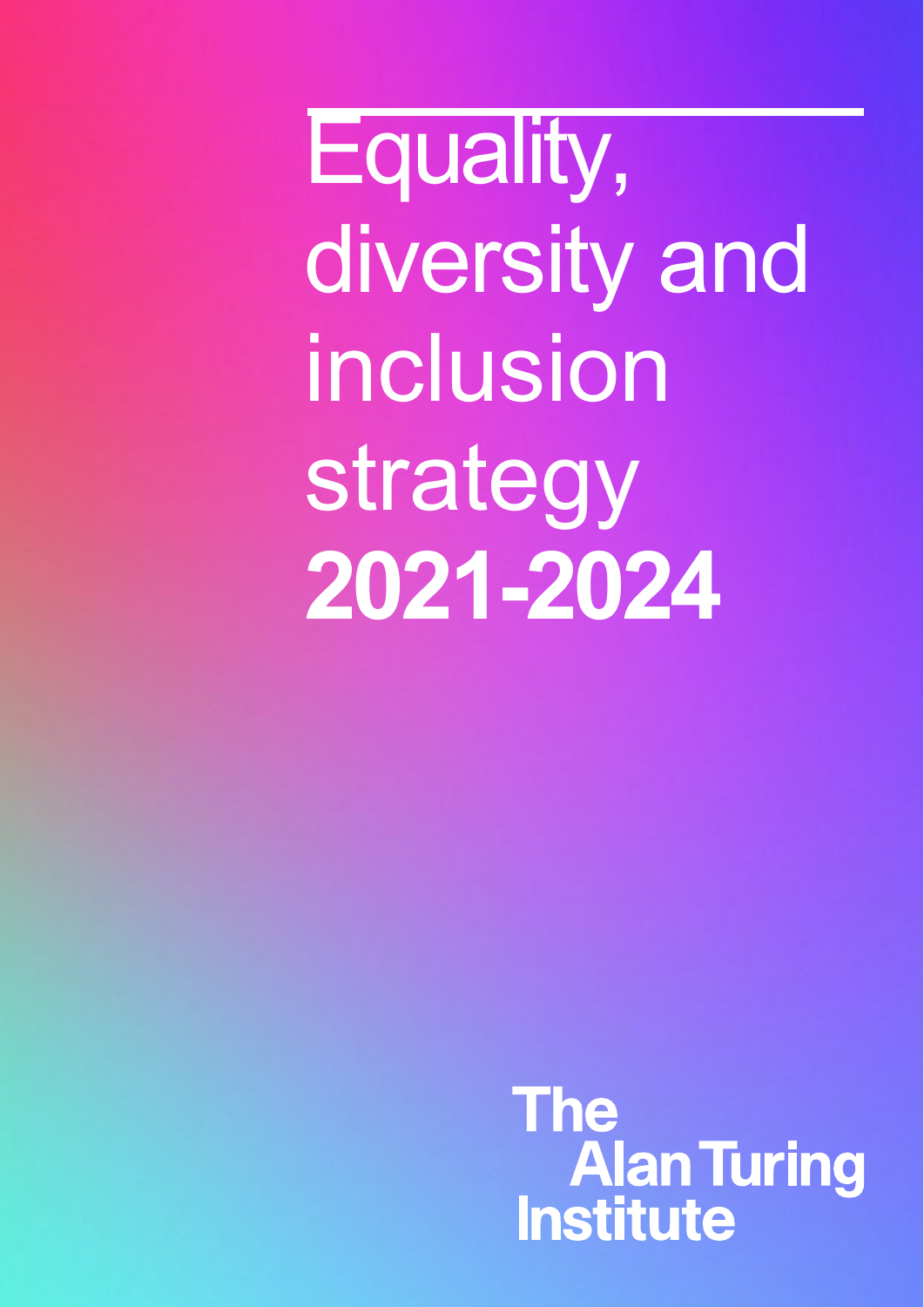# **Contents**

| 1.               | Introduction                                         | 3               |
|------------------|------------------------------------------------------|-----------------|
| $\overline{2}$ . | The Alan Turing Institute: Who we are and what we do | 5               |
| $\overline{3}$ . | Our mission and goals                                | $\overline{6}$  |
| 4.               | <b>Our values</b>                                    | 7               |
| 5.               | Our commitment to equality, diversity and inclusion  | ह               |
| 6.               | Our role as an employer                              | 10              |
| 7.               | Our role as a research institute                     | 73              |
| $8^-$            | Our role as a national body                          | 15              |
| $\overline{9}$ . | Our other commitments to EDI                         | $\overline{17}$ |
| 10.              | A summary of our EDI objectives                      | 79              |
| 11.              | Our EDI framework: Roles and responsibilities        | 20              |
| 12.              | How we will ensure progress                          | 22              |
| 13.              | The legislative context                              | 23              |
| 14.              | <b>Strategy consultation and review</b>              | 24              |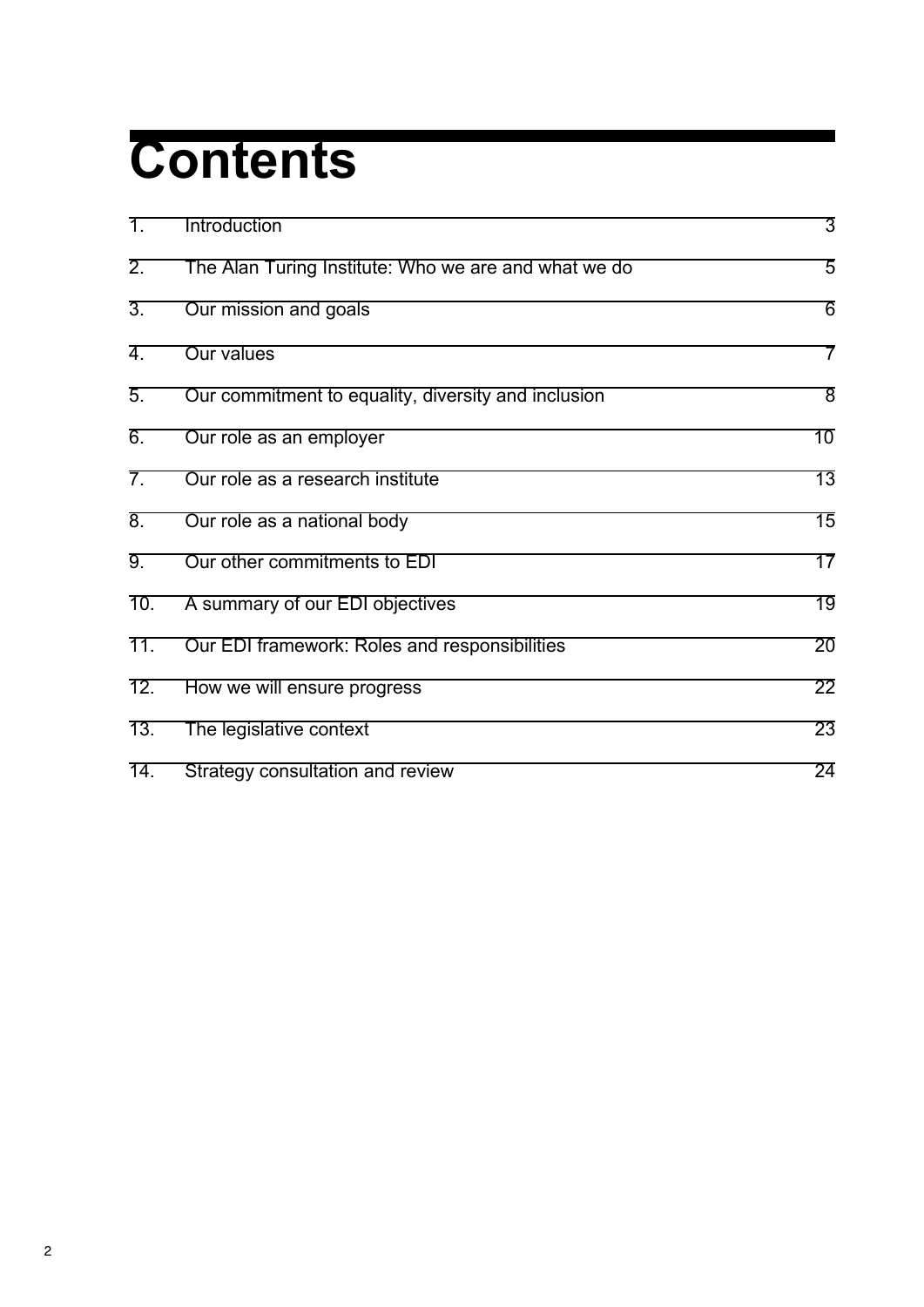## **1. Introduction**

Welcome to this, our first equality, diversity and inclusion (EDI) strategy. At The Alan Turing Institute, our mission is to make great leaps in data science and artificial intelligence research to change the world for the better. To achieve our mission, we recognise the value, role and importance that EDI plays in shaping the methods and tools we design and develop to have a positive impact on society.

Established in 2015, we are a relatively young organisation. Nevertheless, we have taken initial steps to embed EDI in everything that we do. Working with committed volunteers, we have established network groups that are exploring how we can do better on issues such as disability, race and sexual orientation. Our research colleagues have embarked on initiatives to break down barriers, with focused work on promoting gender equality in data science alongside critical considerations of human rights and ethics in AI.

However, we recognise that this is just a start. This strategy is a positive statement and practical tool to ensure that the Institute promotes inclusive practices and remains an employer of choice for all. This strategy is a positive statement and practical tool to ensure that the Institute promotes inclusive practices, fosters EDI in all its functions, and challenges the status quo to fulfill our commitment to EDI as a research institute, national body and employer, where all are given the opportunity to thrive.



**Adrian Smith** Institute Director and Chief Executive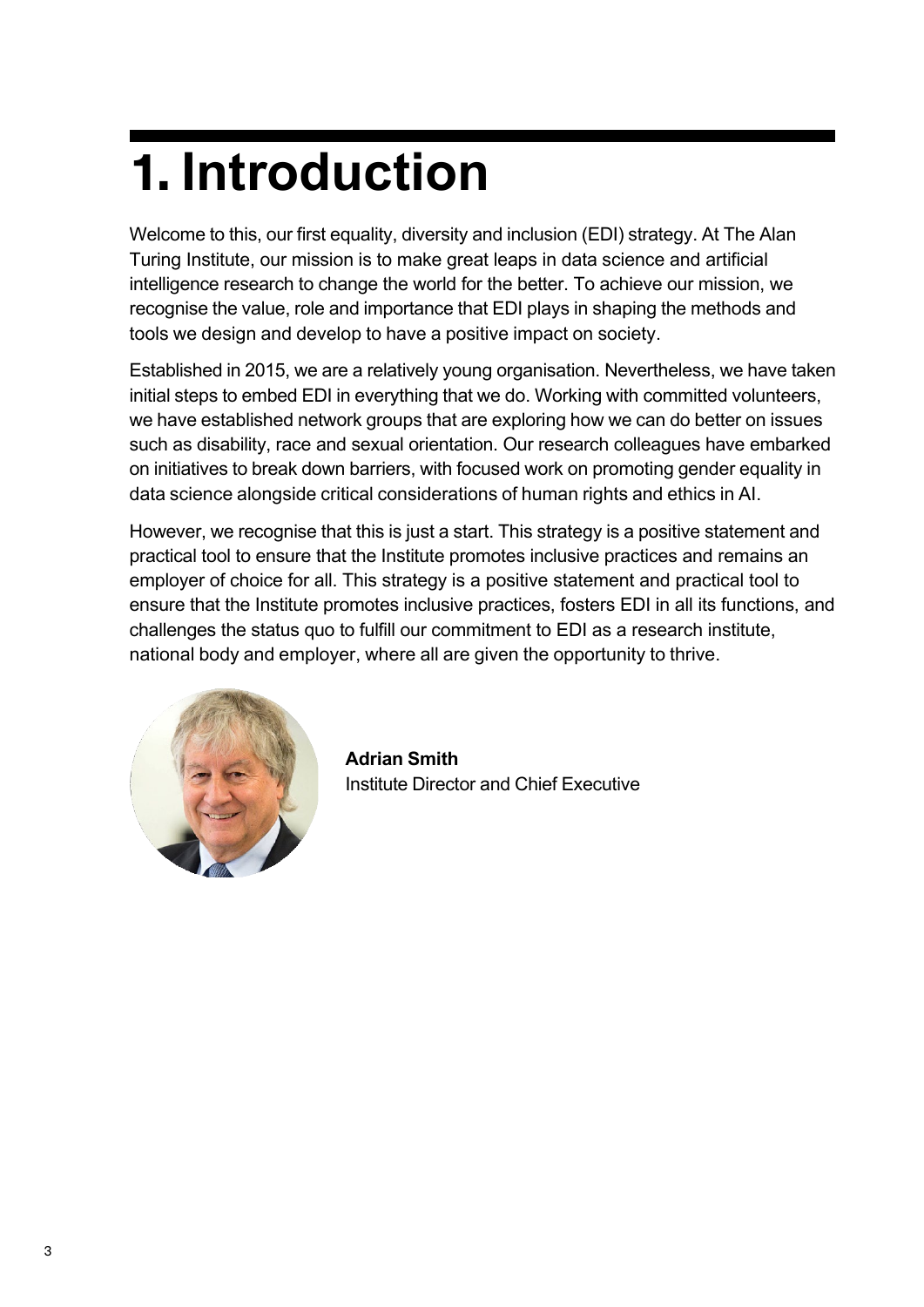The Institute, as the UK's national institute for data science and artificial intelligence, holds a unique privilege, power and platform to enact change and be bold or allow things to remain the status quo – both within the Institute and wider community. By embarking on an EDI strategy that aims to chart an ambitious journey to embed EDI across all of the Institute's functions, drive forward an EDI agenda in line with research and innovation, and enact a leadership role and platform to increase equitable, diverse and inclusive participation in the wider research and data science and AI ecosystem (within teams and at all levels), the Institute is demonstrating its commitment to fostering foundational change as an employer, a research institute and a national body.

As Theme Lead on AI and Justice and Human Rights, I am motivated by and prioritise developing inclusive practices as a way to drive responsible and trustworthy AI research and innovation, enabling a more safe, fair, just and inclusive world. It is recognised that bias may seep into AI systems in multiple ways, resulting in inequities and potential discrimination. The Institute has the opportunity, responsibility and privilege to lead research that prioritises diversity and inclusion throughout the AI lifecycle – design, development, deployment and monitoring. This includes opportunities to tackle issues from data representativeness to algorithmic fairness, and from diversity in data science and AI teams to a more fair, transparent, open and equitable benefit and access to AI interventions across society, science and the economy.

As co-chair (research) of the Equality, Diversity and Inclusion Advisory Group, I look forward to working with our EDI leads, the Turing community, and wider data science and AI community to drive forward our EDI research agenda as we aim to create opportunities to increase equitable, diverse and inclusive participation across the research ecosystem and its functions. The burden of achieving EDI should not and does not reside on underrepresented groups or a single organisational function. Regardless of your role within The Alan Turing Institute network and the wider data science and AI community, I hope that you will all join us on our journey to enact change and be bold for a more diverse and inclusive field and practice.



#### **Anjali Mazumder**

AI and Justice and Human Rights Theme Lead and co-chair (research) of the Equality, Diversity and Inclusion Advisory Group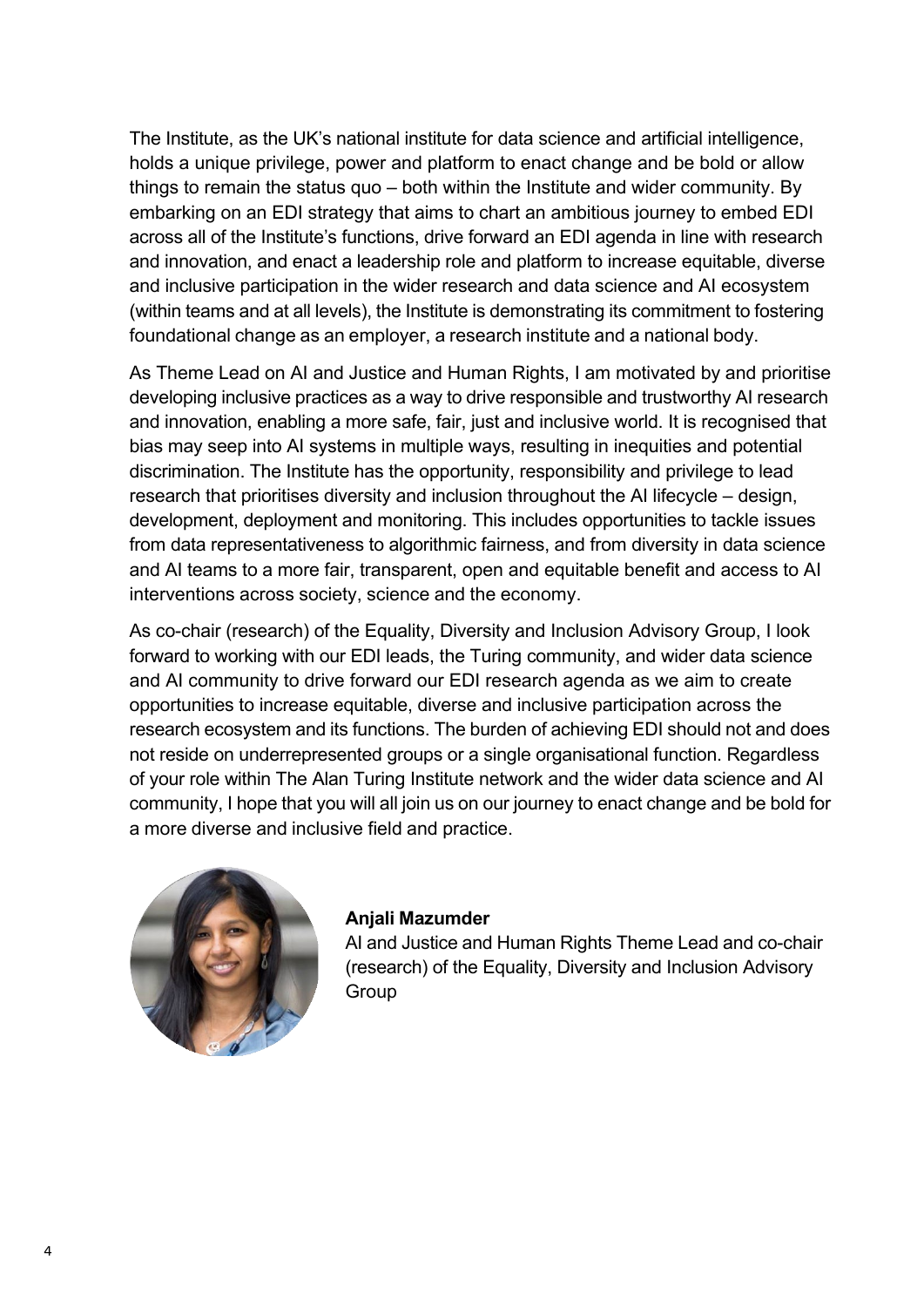### **2. The Alan Turing Institute: Who we are and what we do**

The Alan Turing Institute, headquartered in the British Library, London, was created as the national institute for data science in 2015. In 2017, as a result of a government recommendation, we added artificial intelligence to our remit.

After launching with government funding from the Engineering and Physical Sciences Research Council and five founding universities, the Institute has grown an extensive network of university partners from across the UK and launched a number of major partnerships with industry, public and third sector. Today, it is home to more than

The Institute is named in honour of Alan Turing (23 June 1912 – 7 June 1954), renowned for his role as a Bletchley Park 'code-breaker' in the Second World War and his pioneering work in theoretical and applied mathematics, engineering and computing – all key disciplines in the fields of data science and artificial intelligence.

We also recognise Turing's legacy as a prominent gay scientist. Despite his pivotal part in ensuring the safety of the nation and saving countless lives, his sexual orientation resulted in him being defined as a security risk, and he was harassed by police surveillance up until his untimely death in 1954. His appalling treatment tragically affected his life, but a public apology in 2009, and a posthumous pardon by the Queen in 2013, led to what is informally known as the 'Alan Turing Law', which serves as an amnesty law to facilitate pardons for men in the UK who were cautioned or convicted under historical legislation that outlawed homosexual acts.

We at the Institute are proud to bear his name and honour his legacy in all that we do, including battling discrimination and working towards equality, diversity and inclusion.

The role of the Institute is to undertake research that tackles some of the biggest challenges in science, society and the economy. We have the opportunity and responsibility to contribute to the development of AI systems that enable equality and prioritise fairness, transparency, reliability, trust, security and privacy. We collaborate with universities, businesses and public and third sector organisations to apply this research to real-world problems, with lasting effects for science, the economy and the world we live in. We are here to help make the UK the best place in the world for data science and AI research, collaboration and business.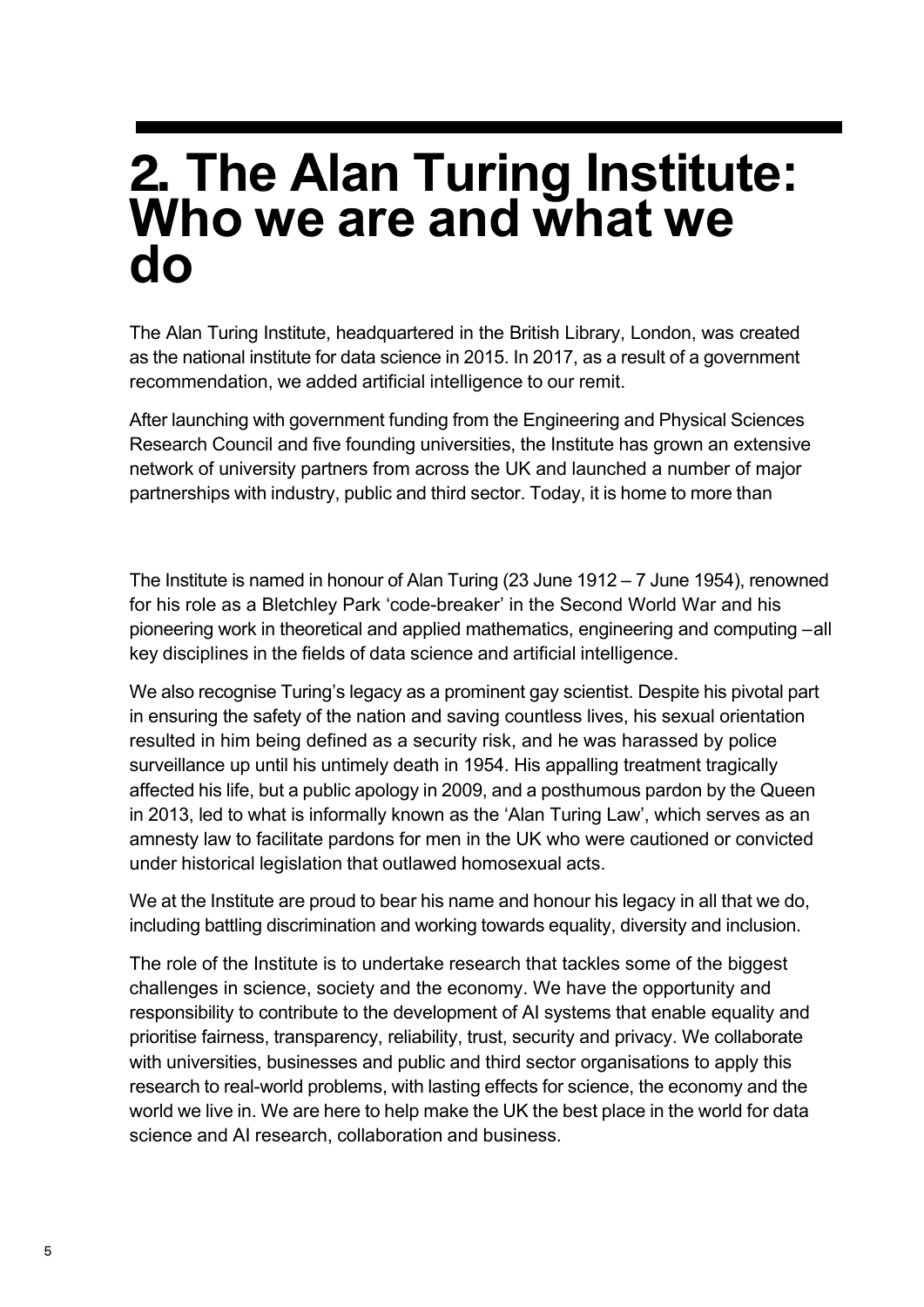# **3. Our mission and goals**

Our mission is to make great leaps in data science and artificial intelligence research to change the world for the better. Research excellence is the foundation of the Institute: the sharpest minds from the data science and artificial intelligence community investigating the hardest questions. We work with integrity and dedication.

Our researchers collaborate across disciplines to generate impact, both through theoretical development and application to real-world problems. We are fuelled by the desire to innovate and add value.

We have three ambitious goals:

1) **Advance world-class research and apply it to real-world problems**: innovate anddevelop world-class research in data science and artificial intelligence that supports next-generation theoretical developments and is applied to real-world problems, generating the creation of new businesses, services and jobs.

2) **Train the leaders of the future**: train new generations of data science and AI leaderswith the necessary breadth and depth of technical and ethical skills to match the UK's growing industrial and societal needs.

3) **Lead the public conversation**: through agenda-setting research, public engagement, and expert technical advice, drive new and innovative ideas which have a significant influence on industry, government, regulation, or societal views, or which have an impact on how data science and artificial intelligence research is undertaken.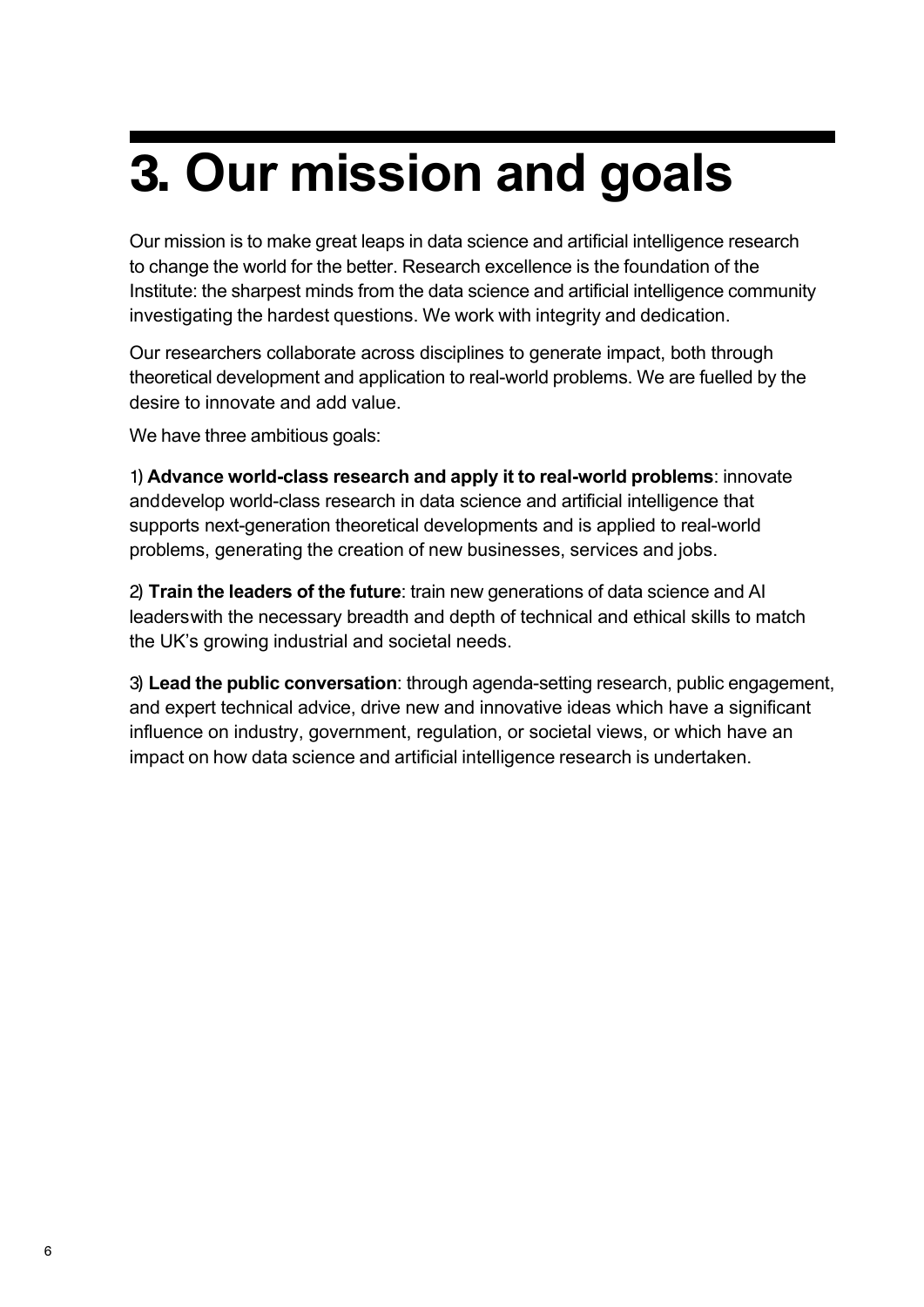## **4. Our values**

The Institute has defined a set of values and behaviours that it expects the Turing community to demonstrate and lead on. A consultation group developed a set of core Turing values: trust, inclusivity, respect, leadership, transparency, and integrity. These were launched in July 2019 and to complement this, the Institute provided 'active bystander' training across the organisation to teach techniques to identify and address unacceptable behaviour at any level.

#### **Trust**, **Respect**, **Transparency**, **Inclusivity**, **Leadership**, **Integrity**.

**Trust** -– We communicate openly and honestly to support an environment where we have trust in each other.

**Respect** – We treat everyone with respect, dignity and kindness and acknowledge the experiences, skills and contributions of others.

**Transparency** – We seek to ensure that everyone understands the how and the why of our decisions and actions. We take on board feedback when those decisions are challenged.

**Inclusivity** – We are committed to continuously learning how to be more inclusive by listening to those facing barriers.

**Leadership** – We recognise that creating an inclusive, diverse and equitable institute requires leadership from all. We stand up and speak out when change is needed.

**Integrity** – We recognise that how we work is as important as our outputs, and seek to exemplify best practice in all our decisions.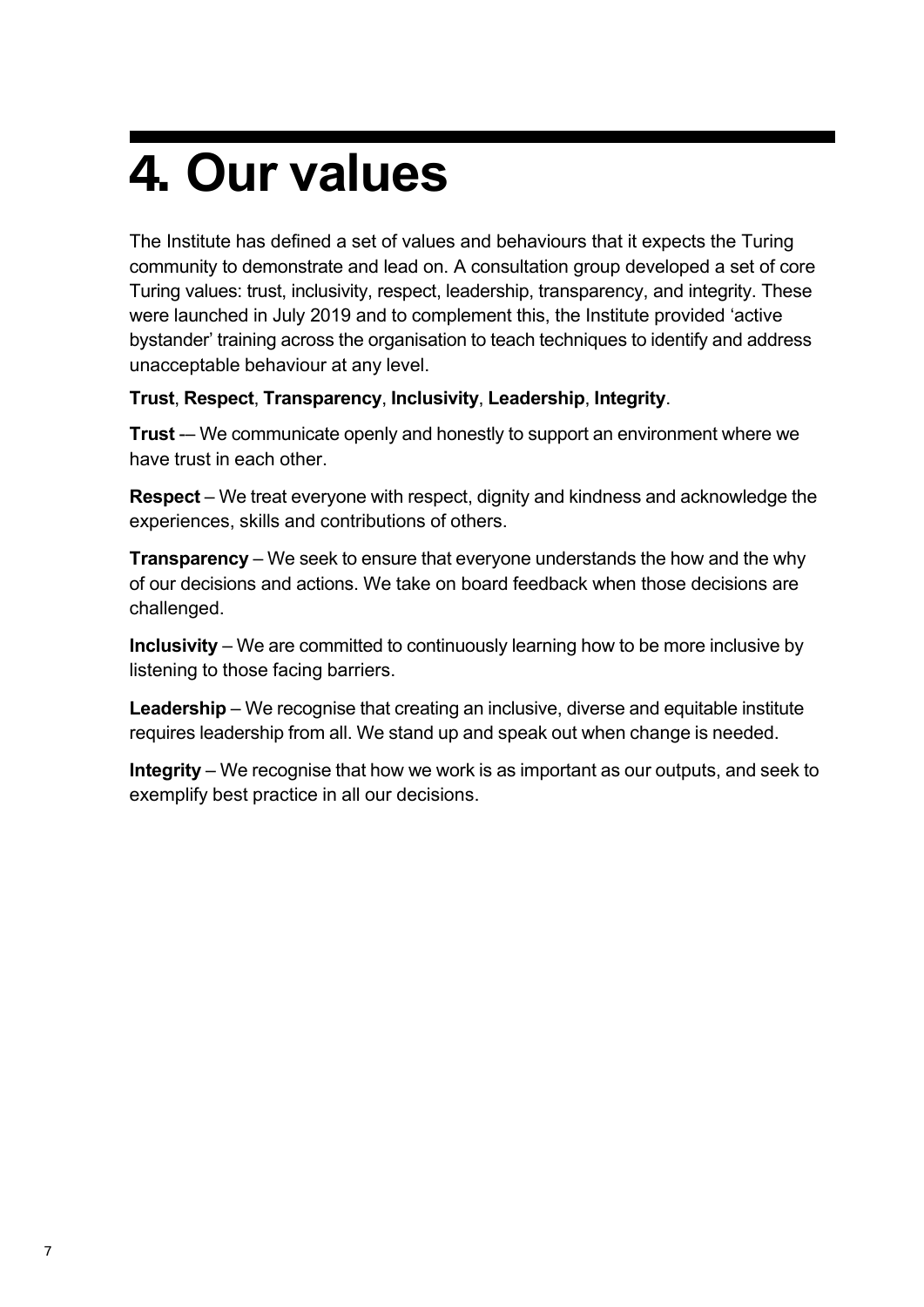# **5. Our commitment to equality, diversity and inclusion**

The Institute recognises the importance of building and supporting a diverse and inclusive community. Data science itself is a complex combination of diverse scientific disciplines. To ensure that we can change the world for the better, we need to:

- Conduct a diverse range of research that tackles and challenges inequalities.
- Seek and support a diverse range of people working across our research and business activities.
- Use data that is diverse in an Institute that leads the way in conducting inclusive research.

In doing this, we will be guided, along with our values, by our EDI principles.

- We will promote a culture of inclusion, recognising and celebrating difference and acknowledging the benefits achieved by diversity of thought and experience.
- We will embed equality, diversity and inclusion across all levels of the Institute and in everything that we do.
- We will educate ourselves and our community and raise awareness in all areas relating to equality, diversity and inclusion, ensuring our commitment to EDI is understood by all.
- We will challenge behaviour at all levels which goes against these principles, and support and enable our community to do the same.

To make the great leaps in research that we aspire to as the national institute for data science and artificial intelligence, promoting and embedding equality, diversity and inclusion in all of our functions and activities is integral to achieving our mission.

Our commitment starts with a determination to listen and learn from those facing discrimination, barriers and exclusion. As an employer and research institute, we commit to supporting this learning on an individual and organisational level and recognise that this is a task that has no end. We will undertake work to understand, examine and dismantle structural barriers to equality and inclusion within our Institute and wider community.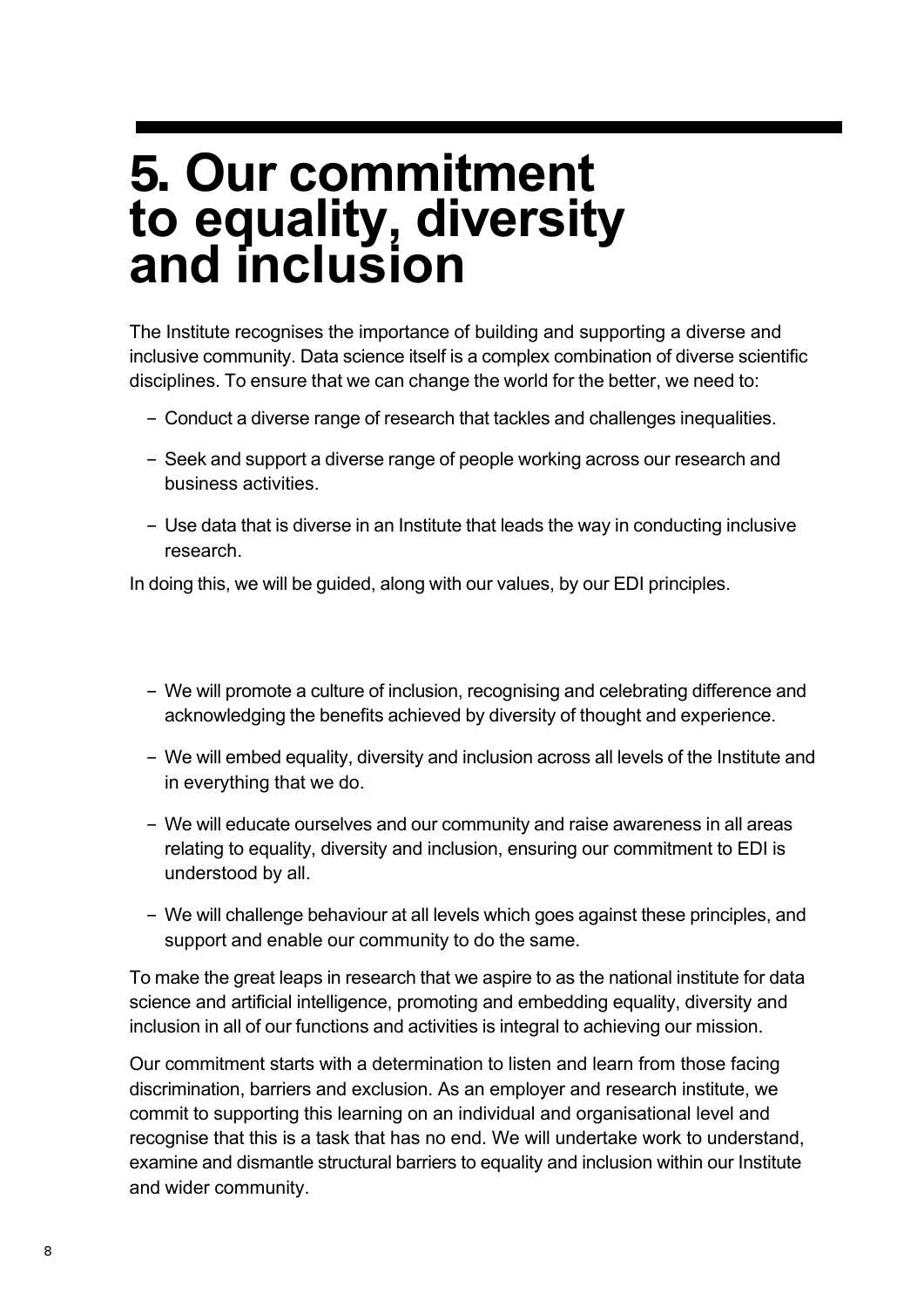We will embed and create a culture of inclusion by ensuring the needs of not just our community but all people are always at the forefront of our planning, policy and research. We will make the expectations for our community clear, provide support in meeting them, champion examples of best practice and reflect on and improve areas where we fall short.

In an industry which can often be dominated by one gender, ethnicity, age or culture, we need to become more effective at drawing people from the widest possible pool and developing this talent to provide a diverse pipeline of individuals to take up more senior positions. We recognise the important work that many of our partners are already undertaking in this area, particularly in relation to widening participation of those starting undergraduate study, and we will work with our wider community in tackling this challenge.

To solve the world's problems and challenges, we need to accurately reflect the world's diverse composition, to ensure that the challenges we propose to solve reflect the needs and values of a progressive society. Diversity breeds creativity and allows knowledge, discoveries and innovation to flourish. As innovation in AI grows, there is an opportunity – and responsibility – to ensure that data science and artificially intelligent systems are built to contribute to the public good and to a well-functioning economy, with fairness, reliability, security and transparency, which requires diverse and inclusive teams. The Institute strives to be at the forefront of this, by ensuring diversity and prioritising inclusion at the core of every research activity and our organisational composition.

We recognise that to realise our commitment, there is much work to be done, and while we do not believe the work of making our institute more equitable, inclusive and diverse will be completed at the end of this three-year strategy, we hope to have made tangible progress towards this. We will initially prioritise laying the foundations of an inclusive and accessible institute, ensuring we understand our community and our priority areas for action. We will place partnership working at the heart of our EDI strategy, to ensure we learn from leaders in the field and we are drawing on the widest possible pool of voices.

**"Diversity breeds creativity and allows knowledge, discoveries and innovation toflourish." – Adrian Smith, Institute Director and Chief Executive**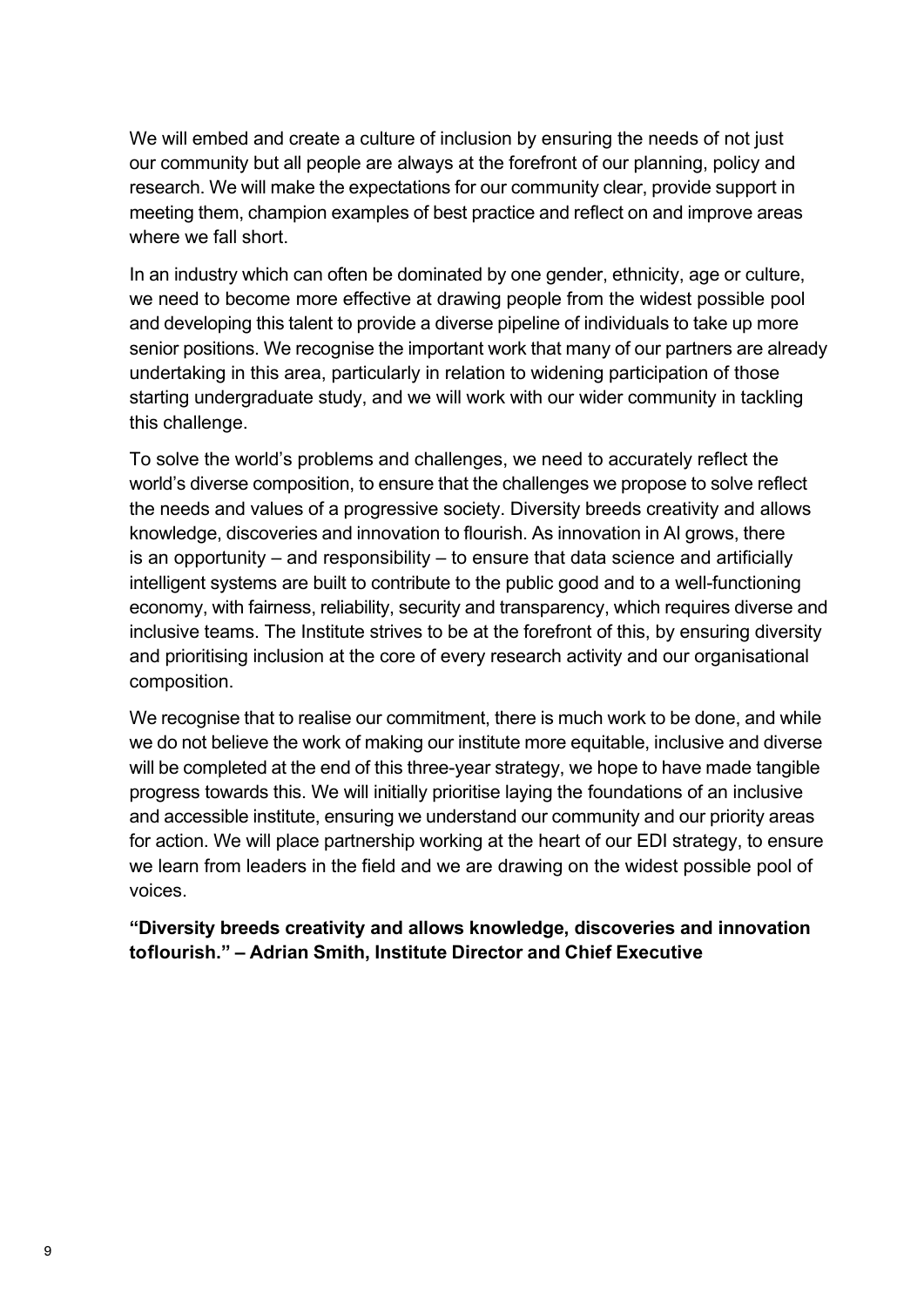## **6. Our role as an employer**

We are committed to being an employer of choice for all, recruiting and retaining the best employees from all sections of society. We recognise that motivated and diverse staff who feel valued and respected for their contributions, rather than judged on their characteristics, will help us provide the best environment for research and innovation.

We will take action to address any identified underrepresentation and advance equality of opportunity at all levels, including within senior grades. In doing so, we will ensure that the burden of addressing disadvantage will not disproportionately fall to those who face it.

Since the Institute was established, we have taken a range of measures to promote inclusive practices across all our activities.

Our **EDI Advisory Group** has a broad membership and is co-chaired by the Chief Operating Officer and a senior research colleague (currently our AI and Justice and Human Rights Theme Lead) to ensure that issues discussed cover the full range of Institute activities.

Working with committed volunteers, we established four **EDI network groups** (health and wellbeing; race equality; attracting diversity, developing talent and public engagement; and gender and LGBTQ+ equality) to help us to understand the barriers facing identified groups and to promote awareness across the Turing's community. These groups will continue to provide an essential contribution to our EDI framework (please see section 12 for further details).

During the Black Lives Matter resurgence in the summer of 2020, we embarked on a series of discussions to better understand and learn the impacts of systemic and sustained racism. These discussions provided a starting point for what we recognise is an important larger conversation on how the Turing can become an anti-racist workplace and research space.

Our **EDI training programme** has included unconscious bias workshops and active bystander sessions to help staff understand the impact of implicit prejudice and how to address inappropriate behaviour. We will review and update our menu of **EDI learning and development options** to offer a range of essential, awareness raising and 'toolkit' based sessions to equip our community with the knowledge and skills to embed inclusive practices in their work and spheres of influence (Action 3.7). In addition, we will review existing training materials and formats to ensure accessibility and inclusive design (Action 3.9).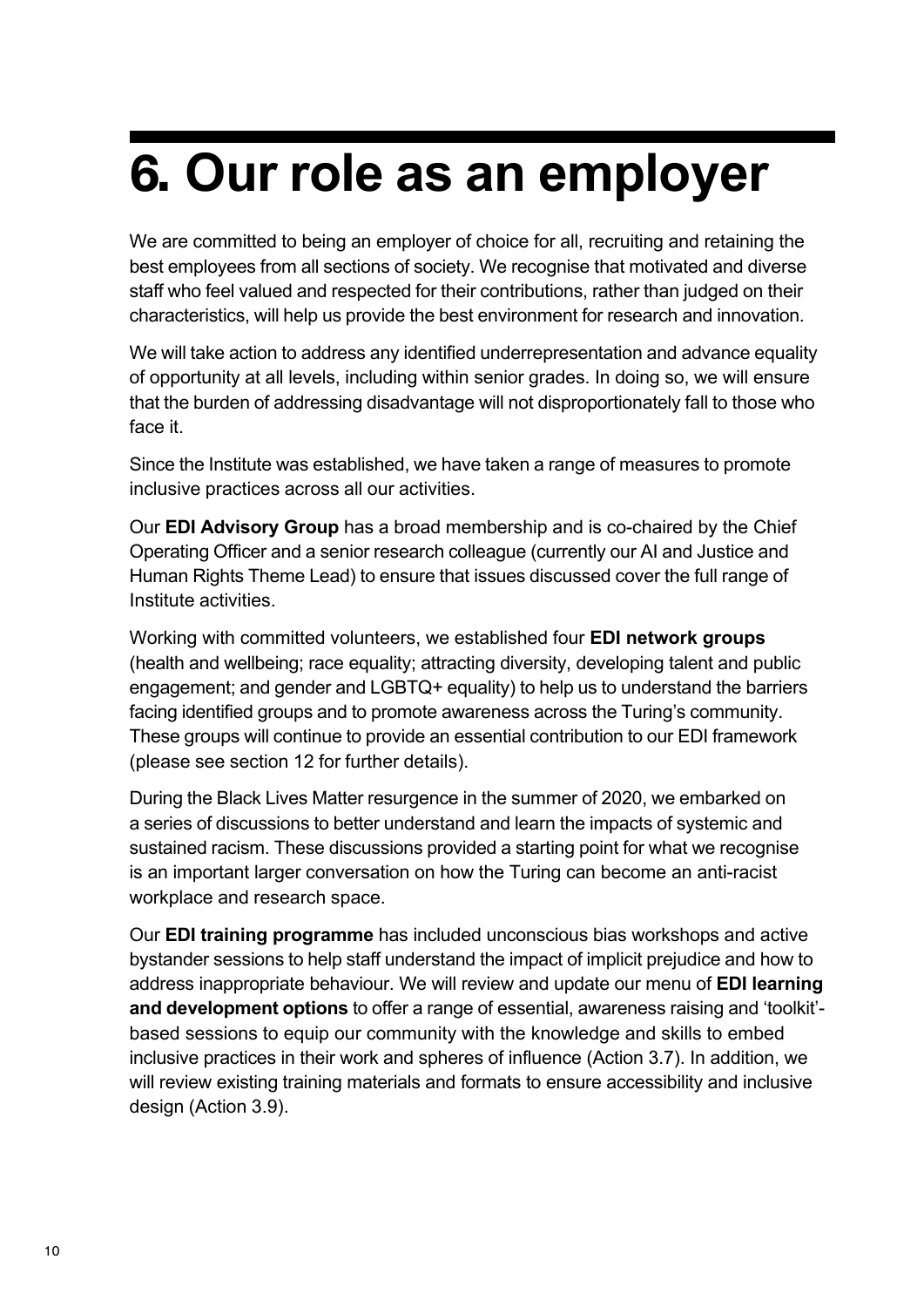We have adopted the '**Report and Support**' online system to provide all members of the Institute community with a means of reporting inappropriate behaviour. This will allow us to take specific action when incidents are reported, as well as have a broader understanding of the experiences of our community and implement training, policy and intervention to further promote respectful behaviour and an inclusive working environment at the Institute (Action 3.5).

The Institute has also sought out **external expertise** and has benefitted from membership of the Business Disability Forum, Athena Swan (gender equality) Charter and the Stonewall Diversity Champions programme.

Nevertheless, we recognise that we need to go further to promote an inclusive approach in our role as an employer.

Firstly, we will collect and analyse comprehensive **employee data** and use relevant demographic comparators to identify any barriers in our internal procedures, such as recruitment and staff development (Actions 3.1, 3.2). Our reporting will include progresson narrowing any evident pay gaps, and the recruitment of underrepresented groups to senior levels (Action 3.5).

We will continue our work with local organisations that support assisted employment opportunities for members of the local community and will develop a policy on staff volunteering and work experience placements (Action 3.10).

We also recognise the need to engage with staff in a transparent and self-aware manner to better understand barriers that they may face. We will, therefore, value and acknowledge the contributions made by volunteers to the network groups in workload management, performance appraisals and through an honorarium for network chairs (Action 3.6). To encourage the integration of research and business operations functions within the Institute, we will also create research co-chair positions for our network groups.

Embedding **Equality Impact Assessments** into our employee policy reviews will help ensure that there are no inadvertent barriers to any groups of staff in respect of recruitment, development and retention (Action 7.1).

We will complete a comprehensive and data-led review of our **recruitment practices** to ensure that there are no barriers to any specific groups or individuals at any stage of our internal practices (Action 3.3). We will regularly update our understanding of best practice in this area and have amended our recruitment policy to promote diverse panels, and a requirement for a specific question on commitment to inclusive practices.

In addition, we will undertake analysis of academic and professional **promotion**, including the awarding of pay increases and bonuses, taking care to consider the impactof complex factors such as intersectionality and the nature of collaborative research. We will continue to review and develop our appraisal process, ensuring this meets the needs of our whole community, including introducing **competency frameworks** (Actions 3.4, 3.5).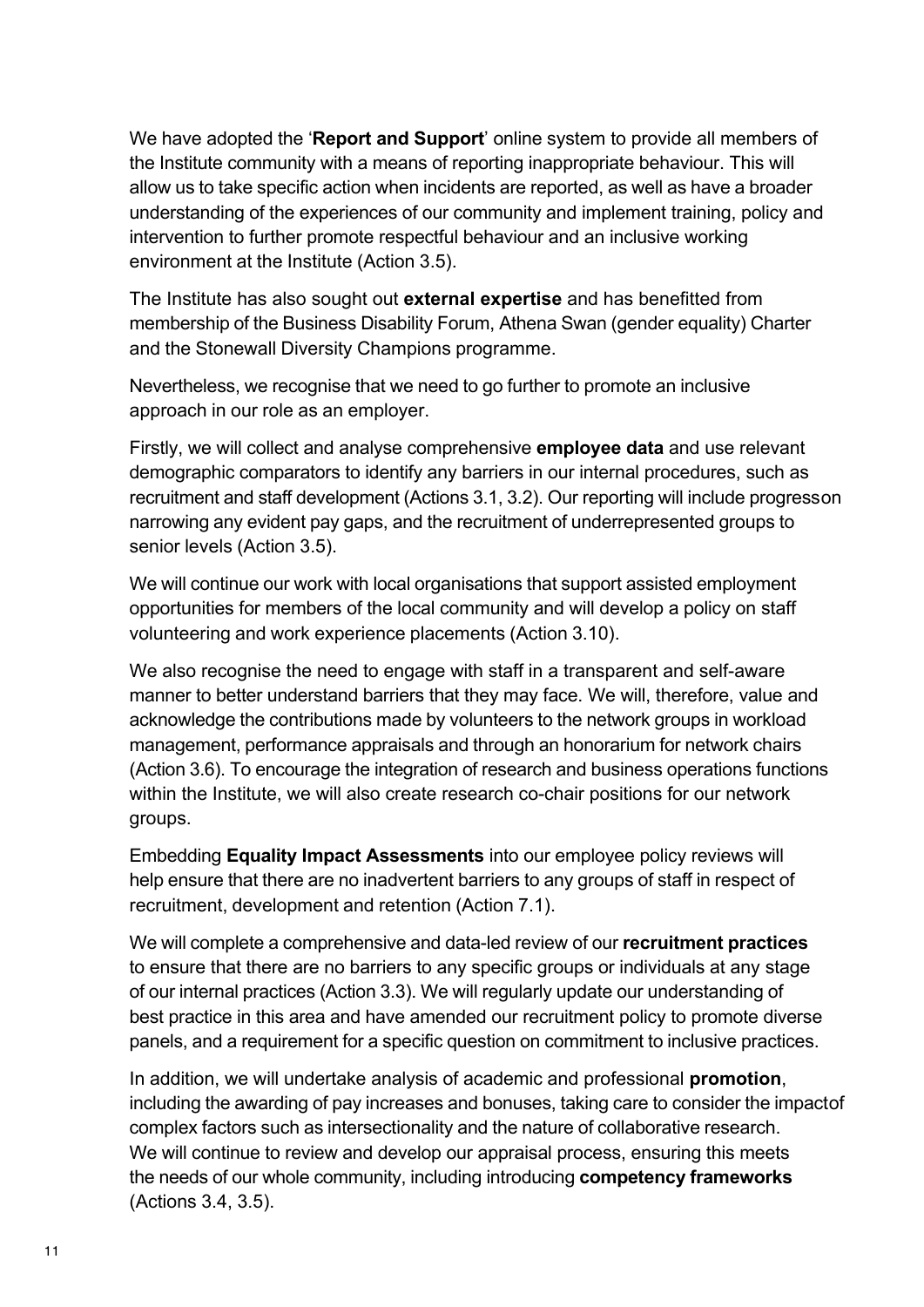We will develop a consistent and equitable approach to **mentoring and coaching** to ensure that we provide development opportunities to all our staff (Action 3.8). This will include ensuring that managers are aware of the opportunities and actively support staffin engaging with these opportunities in a planned and accountable way.

We will also review employment practices that support staff, including our provision of **workplace adjustments**, to ensure an accessible working environment for all, including measures to support neurodiverse employees. We will adopt the '**social model**' of disability in our approach and concentrate our efforts on removing barriers and adopting inclusive design and planning practices. We will continue to offer flexible working arrangements and will work with managers and Heads of Team to increase awareness and support for these (Action 3.5).

Finally, analysis of **exit surveys**, including personal characteristics data, will help us to identify where we can improve in the retention of groups of staff and will inform all the initiatives we undertake to improve our performance as an equal opportunity employer (Action 3.5).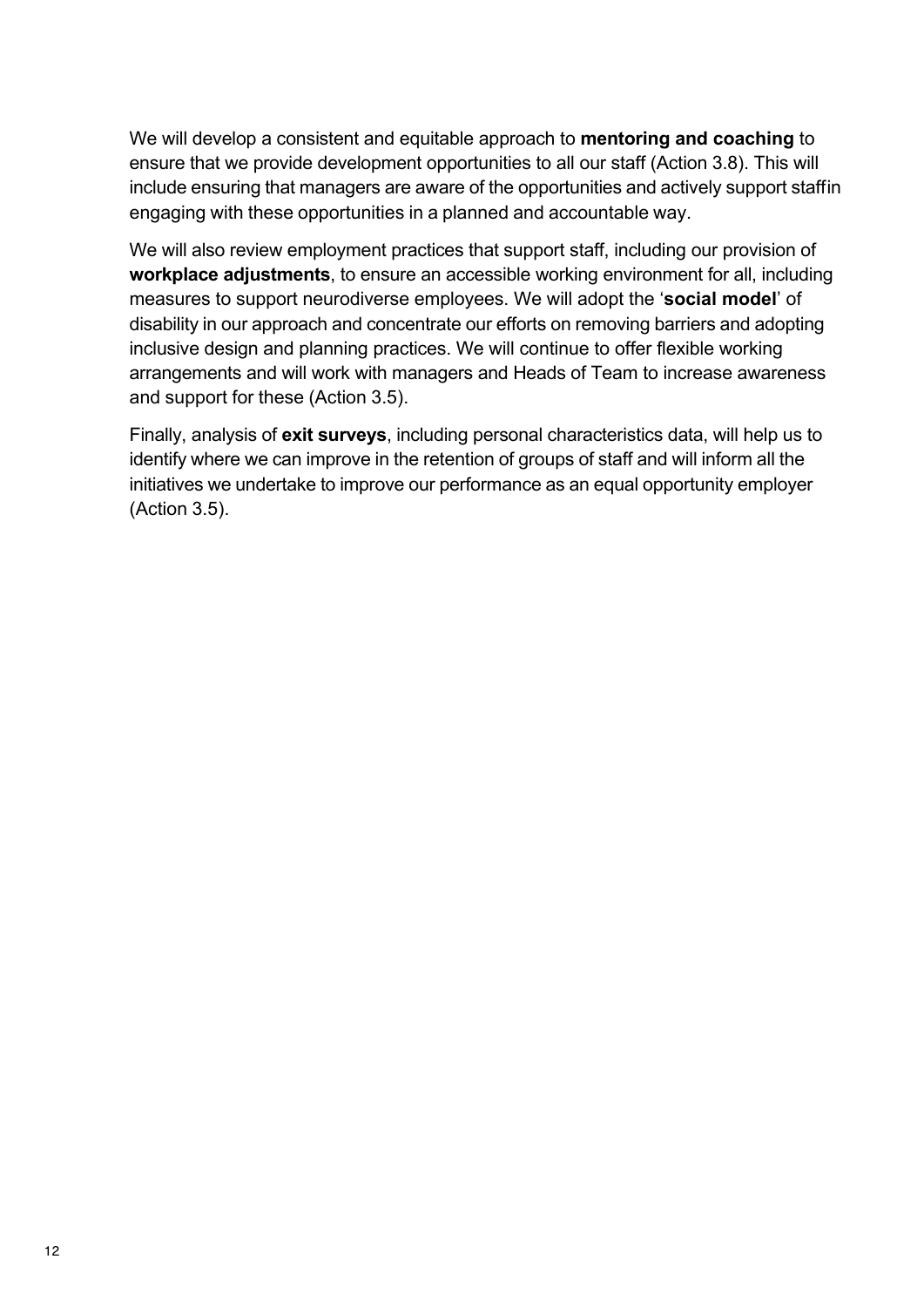### **7. Our role as a research institute**

At the Institute, we appreciate the importance of adopting an inclusive approach to research and innovation, and recognise the intrinsic value in diversity of thought.

Since our launch in 2015, we have taken steps to promote EDI in our work and are now looking to ensure EDI is a core consideration for all our research activities.

We will develop and implement best practices in our assessment and awarding processes to support **equitable access to funding, research, and conference opportunities** for all researchers and trainees, to increase participation in the research environment (Actions 2.4, 2.7). Following on from their adoption for policies affecting employment, we will adopt **Equality Impact Assessments** across our research, and funding activities as a tool to ensure all groups are included (Action 7.1).

We will expand and standardise our collection of monitoring data across our research activities, including **events**, **funding calls**, **Fellowships** and **Studentships** (Action 2.3). We will use this to build on current **review and benchmarking** activities to assess our performance against the wider data science and AI ecosystem. We will work with experts to honour key Turing principles of transparency and trust in our review of this data while protecting the privacy of individuals.

We will use the results of these exercises to set meaningful targets and design interventions to increase the diversity of our research community, and to identify new opportunities to foster and encourage more diverse and inclusive training and research (Action 2.4). Working closely with our university partners, we will take active steps to increase the diversity of our appointed Fellows, as well as continue to work with the Daphne Jackson Trust to deliver three Daphne Jackson Fellowships for those who havetaken an extended career break (Action 2.5).

Recognising the current lack of diversity and our commitment to EDI, we have already amended our approach to recruitment of researchers by advertising opportunities through more diverse channels with a focus on attracting women and individuals from underrepresented ethnic minority backgrounds. Continued actions to address this underrepresentation will include adopting the revised Institute approach to **recruitment**to ensure a student and staff demographic that is reflective of wider society, and **targeted application support** for students (Action 2.4).

In respect of **students**, we recognise that there are many structural barriers to accessing higher education, and in particular PhD, study. The doctoral community in the UK is not representative of the undergraduate population, let alone the UK population, which hinders the appointment of diverse and representative researchers. To meet our key aim to train future leaders in data science and AI, we have established Enrichment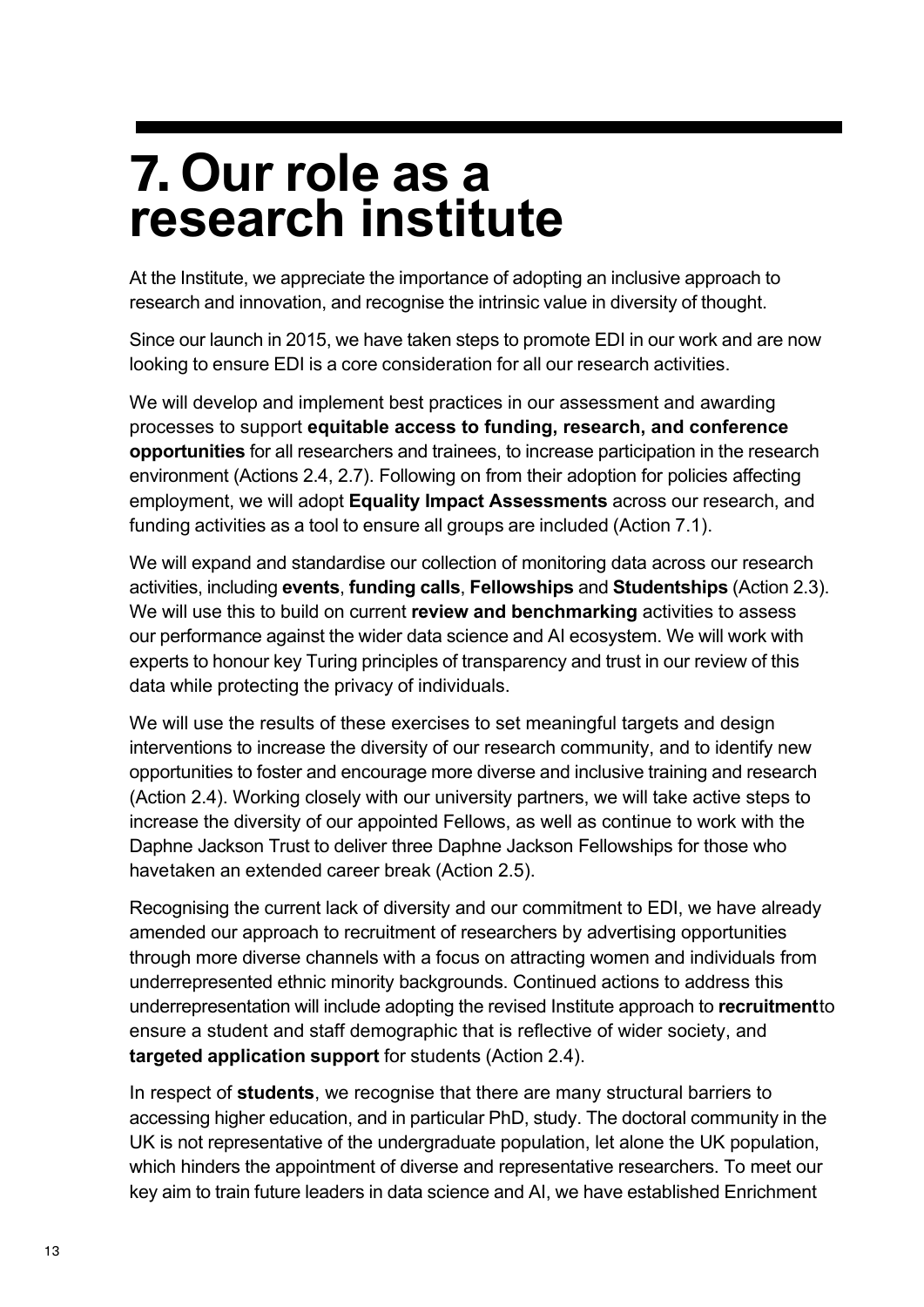and Doctoral Student Schemes and have launched **support initiatives** (e.g. Enrichment Access Fund, part-time placements, and travel and training funds) to promote the retention of research students from underrepresented groups.

We will work with our partners and internal team to scope appropriate **outreach activities** that promote EDI in STEM and data science and build on existing work in the sector to deliver impact (Action 2.8). We will continue to seek learnings and opportunities to improve the prospects of attracting and retaining diverse research talent.

A range of **career development and training** has been offered to support early career researchers from both within our immediate community and from across the UK. We will continue to work with our research community to develop ideas for delivering both an inclusive research culture and research that considers inclusion at its core (Action 2.2). Furthermore, we will ensure early career researchers and students are well supported, and strive to create an inclusive and welcoming research environment, recognising that this in an area in which our sector has fallen short at times (Action 2.7).

We will consider how we can promote EDI **through the research we conduct and our research programme areas**, championing research that's mitigating bias and harm in the development and deployment of data science and AI technologies, from data representativeness to algorithmic fairness, to inclusive data science and AI teams.

Our positive commitment to EDI-focused **research initiatives** is demonstrated by research projects such as 'Women in data science and AI' which includes a hub to connect women with resources, news and research, and gather feedback about the needs of the community. The Turing has built a strong body of research in AI ethics, fairness and transparency, including through the work of our public policy programme,AI programme and tools, practices and systems programme. In addition, The Turing Way provides a handbook on making data science more accessible, diverse and collaborative.

Furthermore, we will create and resource a new body of work focused on **EDI in data science and AI research** (Action 2.1). The proposed research programme would foster cross-programme collaboration and look at the impacts of data and AI on society by placing diversity, inclusion, human rights and the law at the core of responsible research, innovation and governance. This new programme of research also aims to inform on and improve pathways and opportunities for careers in the data science and AI field and ecosystem as well as co-developing training opportunities that bolster diversity across our research programmes. The programme will include research and training programme delivery, and will support sharing of best practice through an **Inclusive Research Hub**, external stakeholder engagement, the creation of an EDI in Data Science and AI Taskforce, community building (internally and externally), knowledge transfer and the seeding of new opportunities (Action 2.2).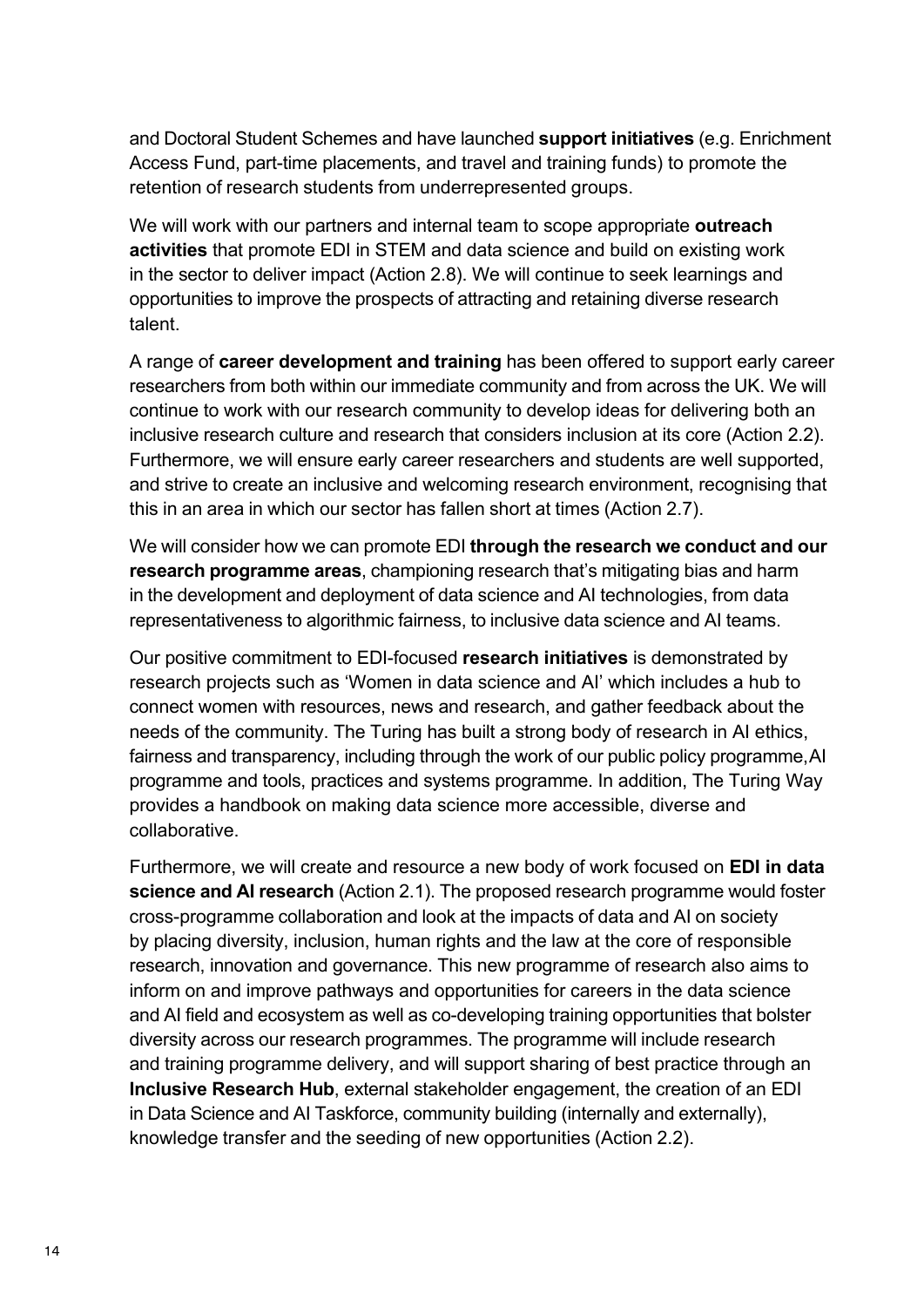# **8. Our role as a national body**

As a national institute, we are choosing to use our unique privilege, convening power, and platform to leverage, influence and embark on a journey with the wider data science and AI community to promote leadership in EDI, aspiring to enact a pivotal role in removing barriers, creating opportunities, and building best practices across the research ecosystem from mentorship to conferences to the composition of research teams.

We recognise that in order to lead at a national level we must work to embed diverse and inclusive practice at the Institute, and so our leadership efforts will start at the Turing with the implementation of a **new EDI framework** and **annual EDI reports** summarising progress against this strategy and our diversity objectives (Action 1.2, 1.3). Internally, senior leaders will provide regular visible support for EDI in internal communication, participation at workshops and training sessions, and by acting as role models for the respectful and inclusive behaviour described in the Turing values (Action 1.6). Senior leaders will hold each other accountable for meeting these commitments and driving forward our commitment to EDI.

We will take steps to improve the **diversity of our leadership**. In the short term, we will adopt measures to ensure that, where there is a lack of diversity internally, we are consulting sufficiently with relevant groups to ensure all voices are heard. In the long term, we will assess recruitment practices and promote development of internal staff to look at improving representation at senior levels (Actions 1.4, 1.5 and 1.7).

Recognising the existing work, knowledge and expertise in our sector, we will actively work towards achieving **external accreditation** (Action 1.9).

As our EDI work and practice grows, we will seek to influence the national conversation on how to build an inclusive and diverse environment for people to work, study, conduct research and collaborate in. As we look to train the leaders of the future, we will strive to create a leadership that is representative of all people. We will continue to champion practices that embed EDI principles in how research is conducted as well as looking to conduct research that seeks to create a more inclusive, diverse and equitable world.

The **AI Council's AI Roadmap**, released in January 2021, comes at a critical time. TheRoadmap recognises the key role for the Institute, as well as broadly emphasising theimportance of diversity in the AI practitioner community to reflect wider society and maximise the success of AI technologies. There is a section of recommendations that focus on skills and diversity, with detailed recommendations for **tracking diversity** and ensuring underrepresented groups are given equal opportunity and included in all programmes (Action 2.3). This organically links to recommendations for further, higher and graduate education, as well as re-skilling and up-skilling. The UK Government has made recent investments to "bolster the introduction of new and diverse talent", offeringscholarships to underrepresented groups, and delivering new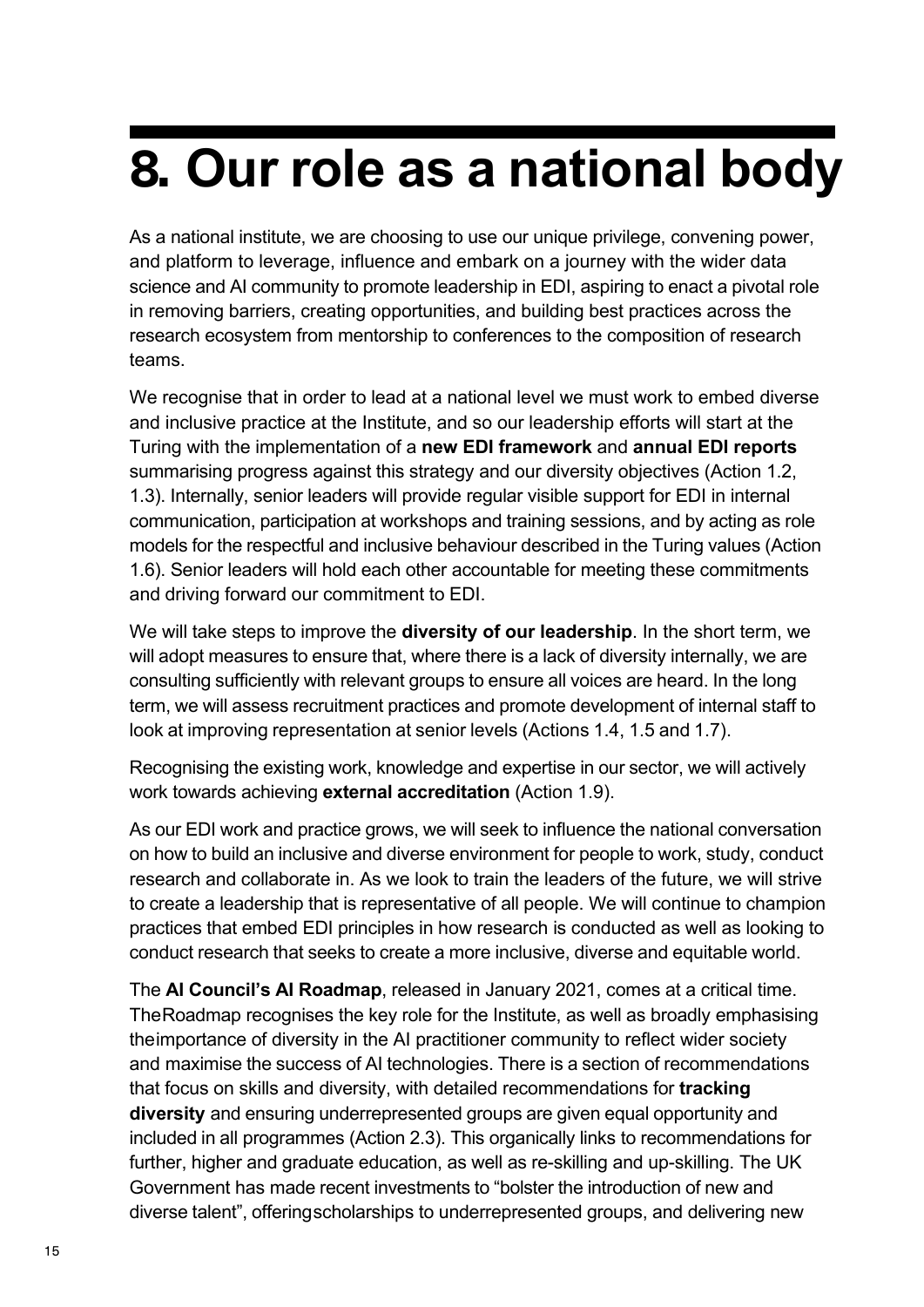and conversion courses, alongside Turing AI Fellowships. A commitment to EDI will allow the Institute to scale-upand drive AI research, development and innovation across the UK.

One of the key recommendations in the Roadmap is for the Institute to build on this work by strengthening our network and enabling **regional hubs** (Action 1.11) – this will ensure that people from diverse backgrounds and socio-economic groups are exposed to AI research, development and innovation. The report states that, "It's important to focus on diversity; not as an afterthought, but because doing so will generate crucial research questions and lead to the widest and most innovative range of future technologies which will serve the needs of the people".

The Institute will ensure that we centre EDI in our **engagement** with the wider research community and public. In line with our broader public engagement, we will host and participate in conferences, events and Data Study Groups with the aim of creating a varied and rich discussion on EDI in data science and AI research (Action 1.8).

It is critical that we **partner, learn from and engage with other national organisations** such as the Office for AI, the Ada Lovelace Institute, the Royal Society, the Royal Statistical Society, UKRI, Black in AI, Women in Machine Learning, Queer in AI, amongst others, as well as entities such as the Equality and Human Rights Commission – all of which are considering the barriers and opportunities in the researcher pipeline, and boosting research that supports the development of fair, ethical and equitable AI. We will achieve this through an **EDI in Data Science and AI Taskforce**, bringing together external stakeholders that will help to identify opportunities to bolster and "stitch" the complex landscape of efforts in this field (Action 1.8).

To inform us on priorities and opportunities where we can have the greatest influence as a research institute and national body, we will undertake a scoping exercise that aims to identify opportunities to work with (i) the **Turing Fellows**, our **university partners**, and our **strategic partners** and (ii) wider data science and AI community, to identify and bolster existing or seed new opportunities in mentorship, training, outreach, pipeline and research to improve EDI in data science and AI (Action 1.8).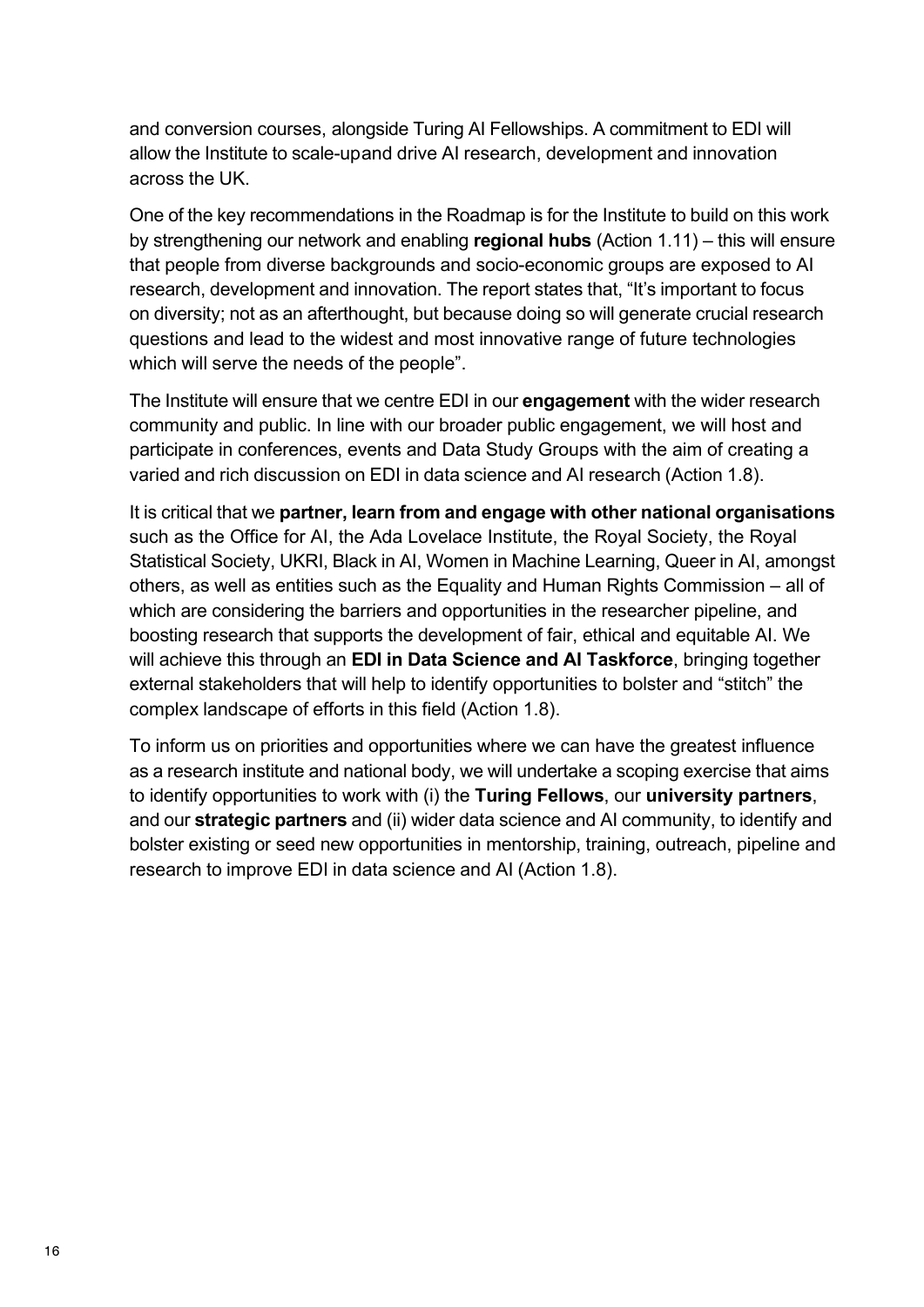### **9. Our other commitments to EDI**

In addition to embedding EDI into our role as a research institute and as an employer, we are also committed to ensuring inclusive practices in our governance and central functions.

#### **Governance**

Our Board of Trustees is committed to the updated diversity principles included within the December 2020 version of the Charity Governance Code, encouraging us all to think about why EDI is so important for us, to set out our plans, to monitor and measure how we are doing and to be transparent about our progress (Actions 1.2, 1.6).

#### **Communications and engagement**

We will adopt inclusive language and imagery to ensure that our communications and engagement activities and content promote the Turing's commitment to EDI. This will apply to our internal and external messaging and platforms to ensure that we are welcoming to all members of the Institute's community (Action 4.1).

We will ensure we are compliant with accessibility regulations and current best practicein respect of our websites and working environment. We will further develop our conference and events policy to ensure that our events are inclusive and welcoming to all, regardless of personal characteristics, through supporting diversity of thought, a national reach for events and a range of event styles (Action 4.2).

We will focus on our external engagement initiatives to ensure that they are accessible to all and promote EDI in respect of aims and objectives, subject matter and involvement.

**Facilities management and digital space**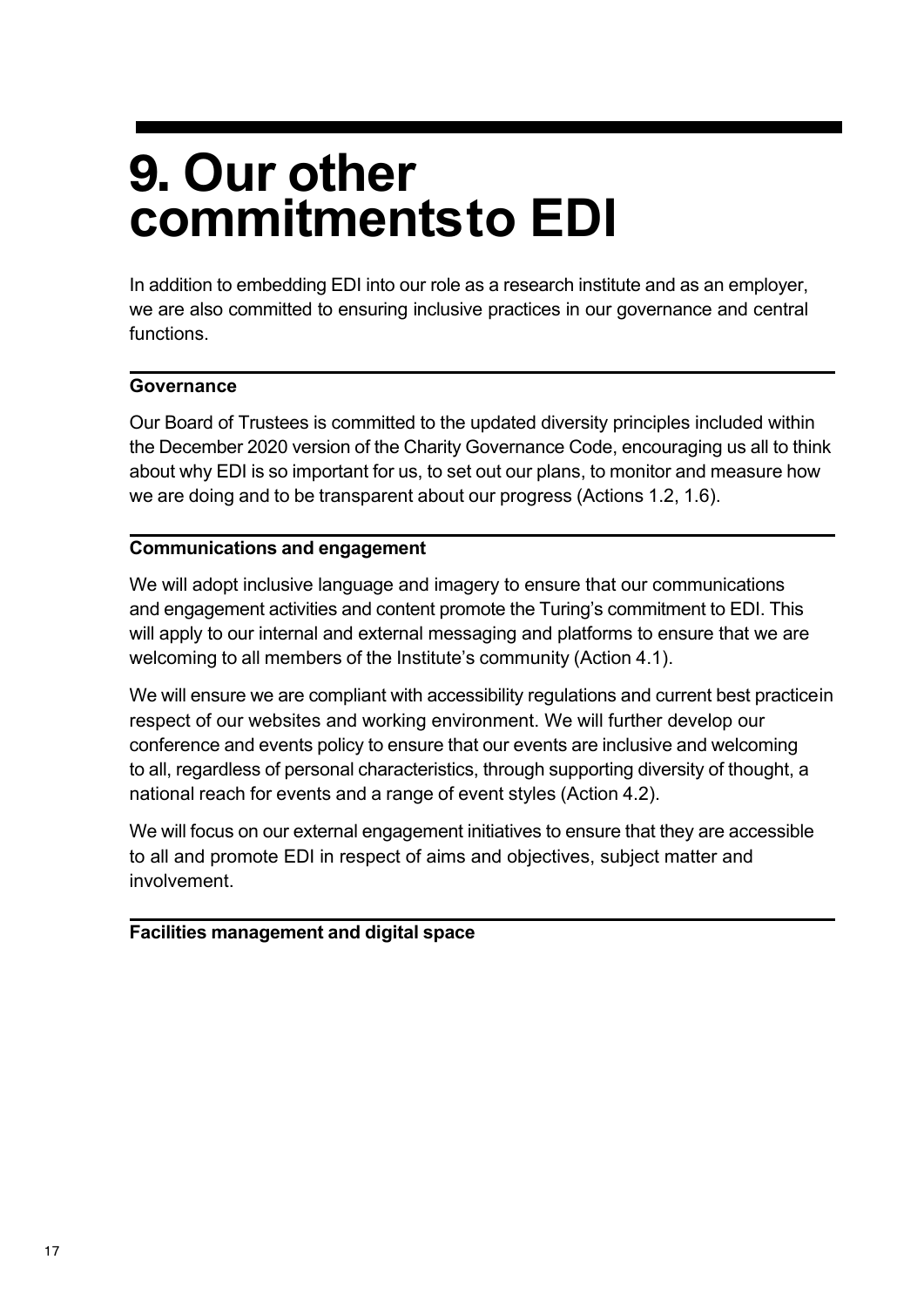In respect of our digital space, we will continue to look at how different modes of working can be included and supported through our digital infrastructure. We will ensure accessibility is considered and included within our platforms and promote the Turing Digital Space as inclusive and welcoming to all (Action 5.1).

#### **Procurement**

Whilst we will ensure value for money when we buy in external services, we will also build in proportionate considerations of EDI by developing and adopting responsible procurement guidance for our employees. This will ensure that the external providers we work with understand and act in accordance with our commitment to EDI (Action 6.1).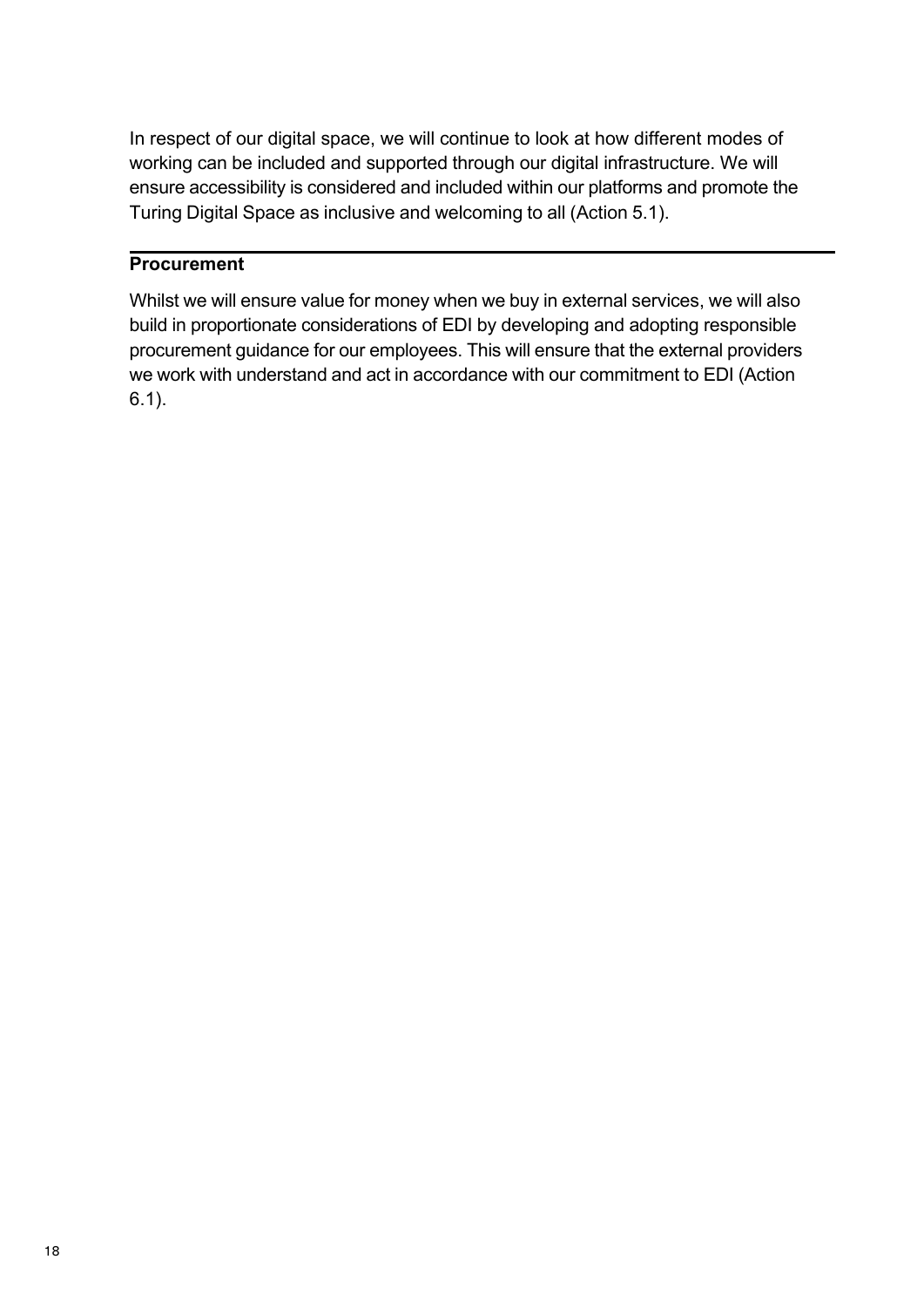### **10. A summary of our EDI objectives**

The following is a summary of our seven key EDI objectives in respect of four distinct areas: leadership, research, employment and central functions:

| No.            | <b>Objective</b>                                                                                                                              | <b>Area</b>              |
|----------------|-----------------------------------------------------------------------------------------------------------------------------------------------|--------------------------|
| $\mathbf{1}$   | Provide visible leadership on diversity, promoting the<br>benefits of inclusive practices at a national level                                 | Leadership               |
| $\overline{2}$ | Embrace an inclusive approach to research and<br>innovation, recognising the intrinsic value in diversity of<br>thought                       | Research                 |
| 3              | Embed a workplace culture that empowers all members<br>of the Institute's community to achieve their full potential                           | Employment               |
| $\overline{4}$ | Provide communications and engagement activities<br>that promote the Institute externally and internally as<br>inclusive and welcoming to all | <b>Central functions</b> |
|                |                                                                                                                                               | <b>Central functions</b> |
| 6              | Promote equality, diversity and inclusion through a<br>socially responsible approach to procurement                                           | <b>Central functions</b> |
| $\overline{7}$ | Ensure systematic consideration of EDI in our planning<br>and compliance with legislative requirements                                        | <b>Central functions</b> |
|                | This strategy will be accompanied by an action plan that details how each of these                                                            |                          |

objectives will be achieved (see section 12).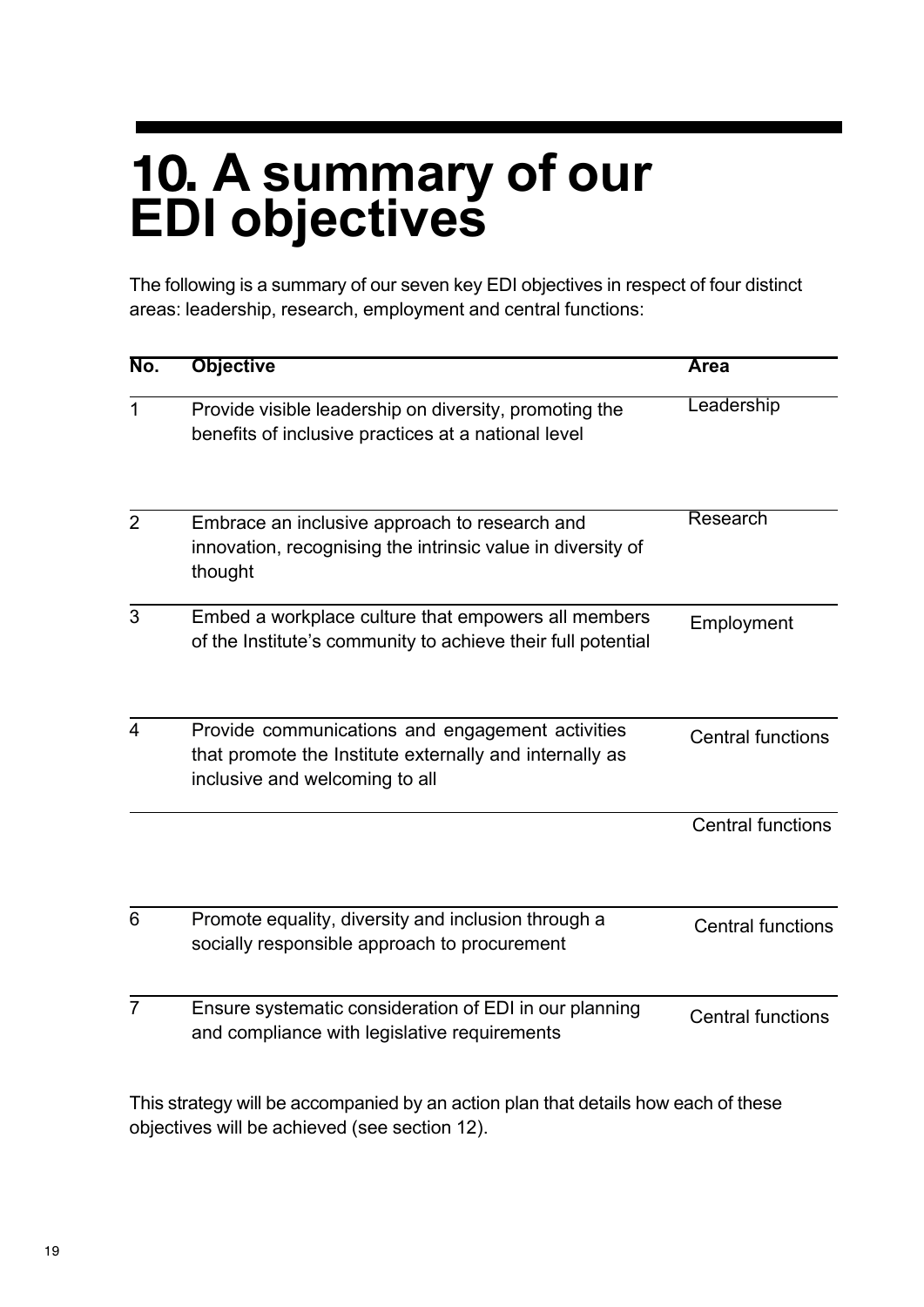### **11.Our EDI framework: Roles and responsibilities**

Our revised EDI framework is designed to ensure that the Turing's commitment to EDI is translated into measurable positive progress against the objectives set out in this strategy.



The roles and membership of the forums will be as follows:

The **Remuneration, EDI and People Committee** (REPCo) will hold the Institute to account on its performance on EDI and ensure it remains a high priority for Senior Leadership. Chaired by a Trustee who will champion EDI at the Board of Trustees, membership of this committee will comprise board members. The Institute's Strategic Lead for EDI will attend to provide updates on progress against agreed actions and report on other EDI issues. In addition, a yearly report on EDI within the Turing will be presented to the REPCo and circulated to the **Board of Trustees**.

In order to fully embed EDI into the Institute, it is essential that the delivery of the action plan is shared by all departments, with primary responsibility falling on Senior Leadership and the **Turing Management Team** (TMT). As we transition to our new framework, the **EDI Management Team** (including colleagues in both research and business operations roles) will be responsible for managing the delivery of the action plan through supporting the TMT and wider Institute to enact the action plan.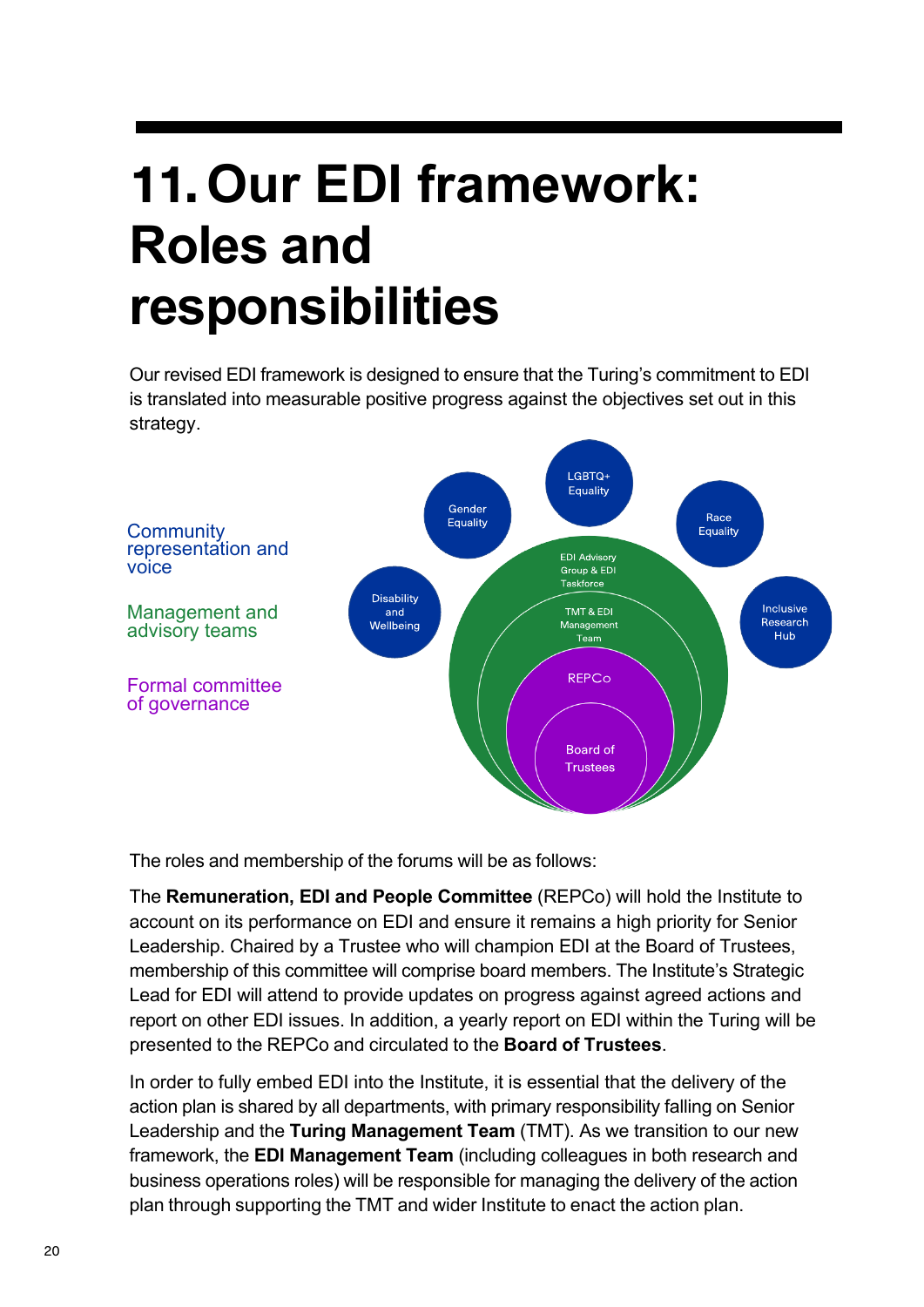The **EDI Advisory Group** will be responsible for shaping and coordinating the EDI strategy and ensuring the tasks set out in the accompanying action plan are completed in good time. Co-chaired by the COO and a senior research colleague, it will meet everytwo months and be attended by staff and researchers from across the Institute, with representatives from each department and the different roles at the Turing (where possible). The chairs of the network groups will attend to feed back on policy and proposals and to hear what progress has been made, in order to facilitate feedback to the network groups.

The role of the **network groups** will be to act as 'critical friends' to the Institute and to provide staff with the opportunity to contribute to the developing EDI agenda. The network groups will identify and suggest ways to address any barriers to the progress of disadvantaged groups. Membership will be inclusive (i.e. any member of the Institute's community with an interest in the agenda can attend).

As our **EDI in Research programme** grows, we will develop forums for collaboration both internally and externally including the **Inclusive Research Hub** and **EDI in Data Science and AI Taskforce** which will lead our engagement and collaboration with external organisations in the area of EDI.

#### **Network groups**

Chaired and attended by volunteers, the network groups will be responsible for providing support within their themed areas to the EDI Team, creating a safe space for the community to discuss relevant topics, providing peer support and signposting, raising awareness by organising events, promoting social networks, and advancing initiatives and best practice. The EDI network groups will be welcome to contribute to or lead projects where there is a desire to do so. Projects will be approved (where necessary) and coordinated through the EDI Advisory Group.

The work of the chairs will be acknowledged in an honorarium, their appraisals and a proportionate reduction in the allocation of work. Other members of the network groups who volunteer time to develop the Turing's approach to EDI will also have their contribution recognised in their annual appraisals.

The Institute's current network groups are as follows:

- Gender Equality
- LGBTQ+ Equality
- Race Equality
- Disability & Wellbeing

The EDI Team will support individuals interested in setting up other network groups to cover areas, identities or characteristics not currently represented. We recognise that the identities/characteristics represented by these groups do not operate in isolation, and cross-group collaborations will be encouraged and supported through regular chairs meetings and communications.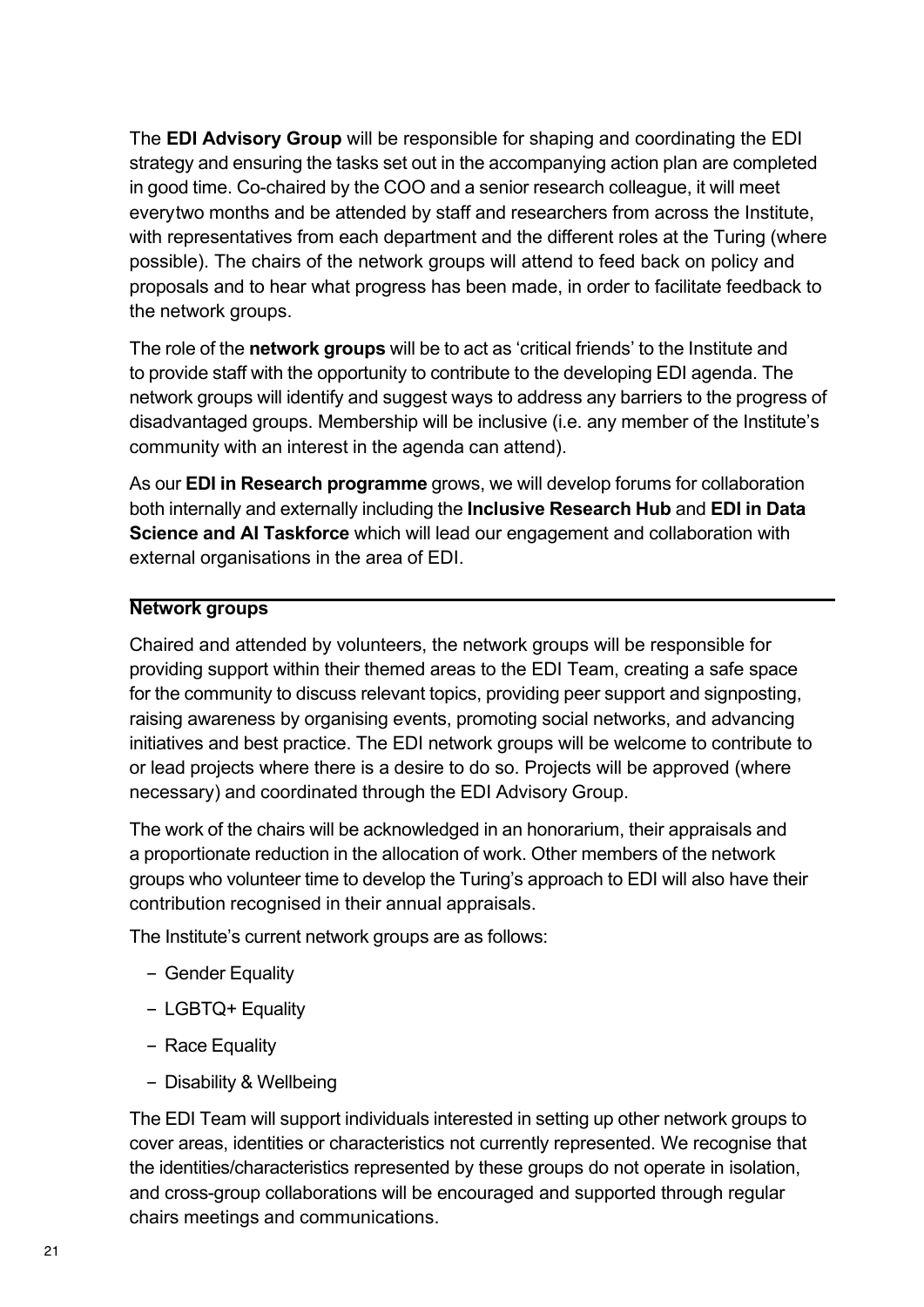### **12. How we will ensure progress**

This strategy will be accompanied by an **action plan** that will identify actions that the Institute will take to achieve the objectives set out in Section 10. The action plan will identify resource requirements, timelines, the senior responsible officer and the anticipated measurable outcome. Embedded within individual actions will be processesto review the efficacy and impact of measures adopted. The action plan will be updated on at least a quarterly basis by the EDI Strategic Lead to provide the Institute with a tool to monitor progress. It will be provided to the EDI Advisory Group and REPCo for this purpose.

Our work in this area will start by building a framework and foundation for future progress. We recognise that, at present, we are unable to set quantitative targets based on the available data, but as our work in this area continues we plan to update the action plan with further success measures.

In addition, the EDI Strategic Lead will produce an **annual EDI report** for publication internally and externally to demonstrate transparency and institutional self-awareness. This annual report will set out progress made against agreed objectives for the previous 12-month period, including monitoring data, the impact of actions, and the outstanding challenges to be addressed over the forthcoming year. The annual report will be submitted to the Board for consideration and approval.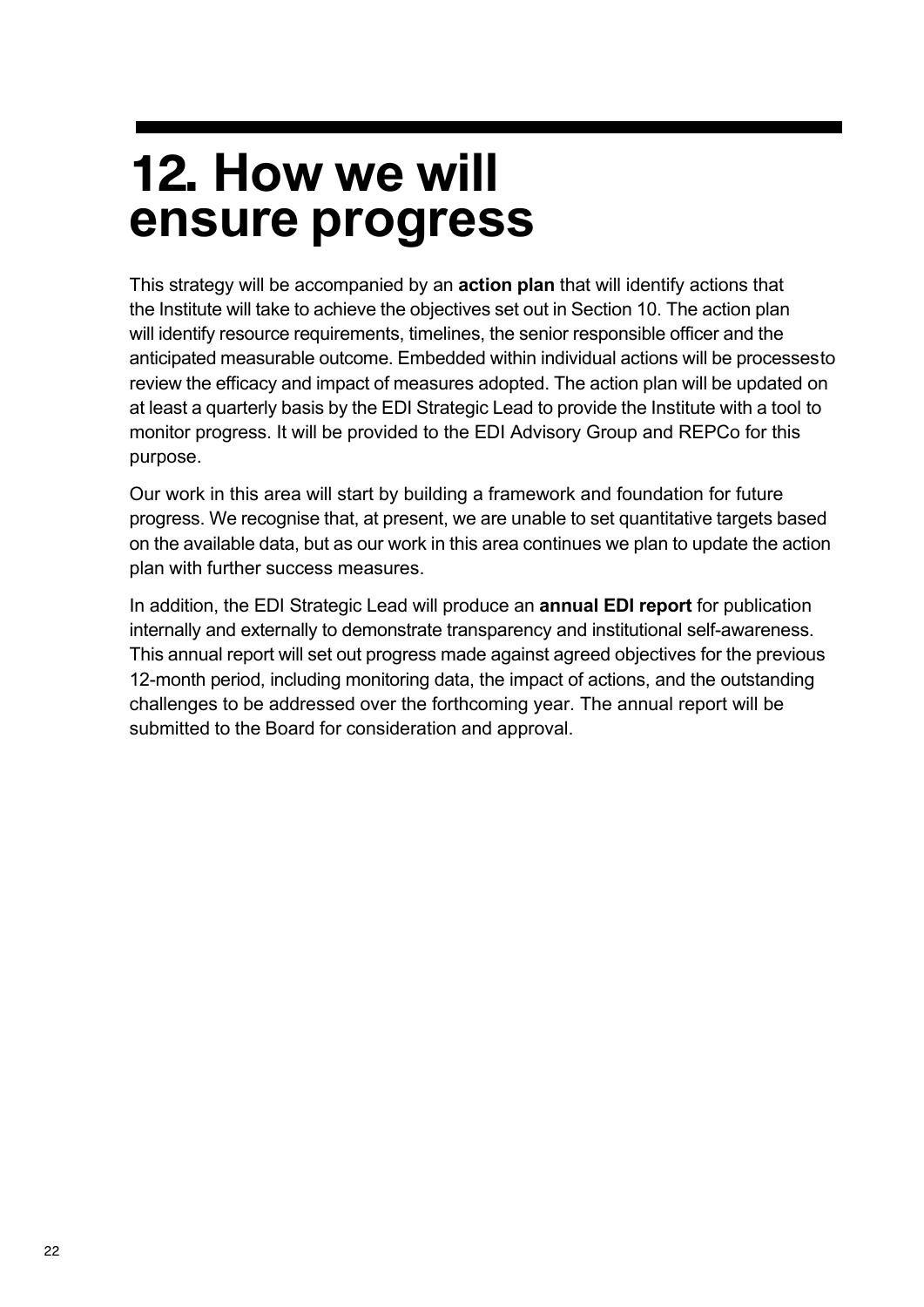# **13. The legislative context**

The Institute's commitment to equality, diversity and inclusion does not arise from statutory requirements in this area. Nevertheless, we recognise that we must comply with the relevant legislation.

The Equality Act (2010) consolidated and streamlined previous anti-discrimination legislation. It introduced the protected characteristics that are the grounds upon which discrimination is unlawful. The protected characteristics (section 4) under the Act are age, disability, gender reassignment, marriage and civil partnership, pregnancy and maternity, race, religion or belief, sex and sexual orientation.

**Click here for further [information](https://www.legislation.gov.uk/ukpga/2010/15/contents) on the Equality Act 2010**.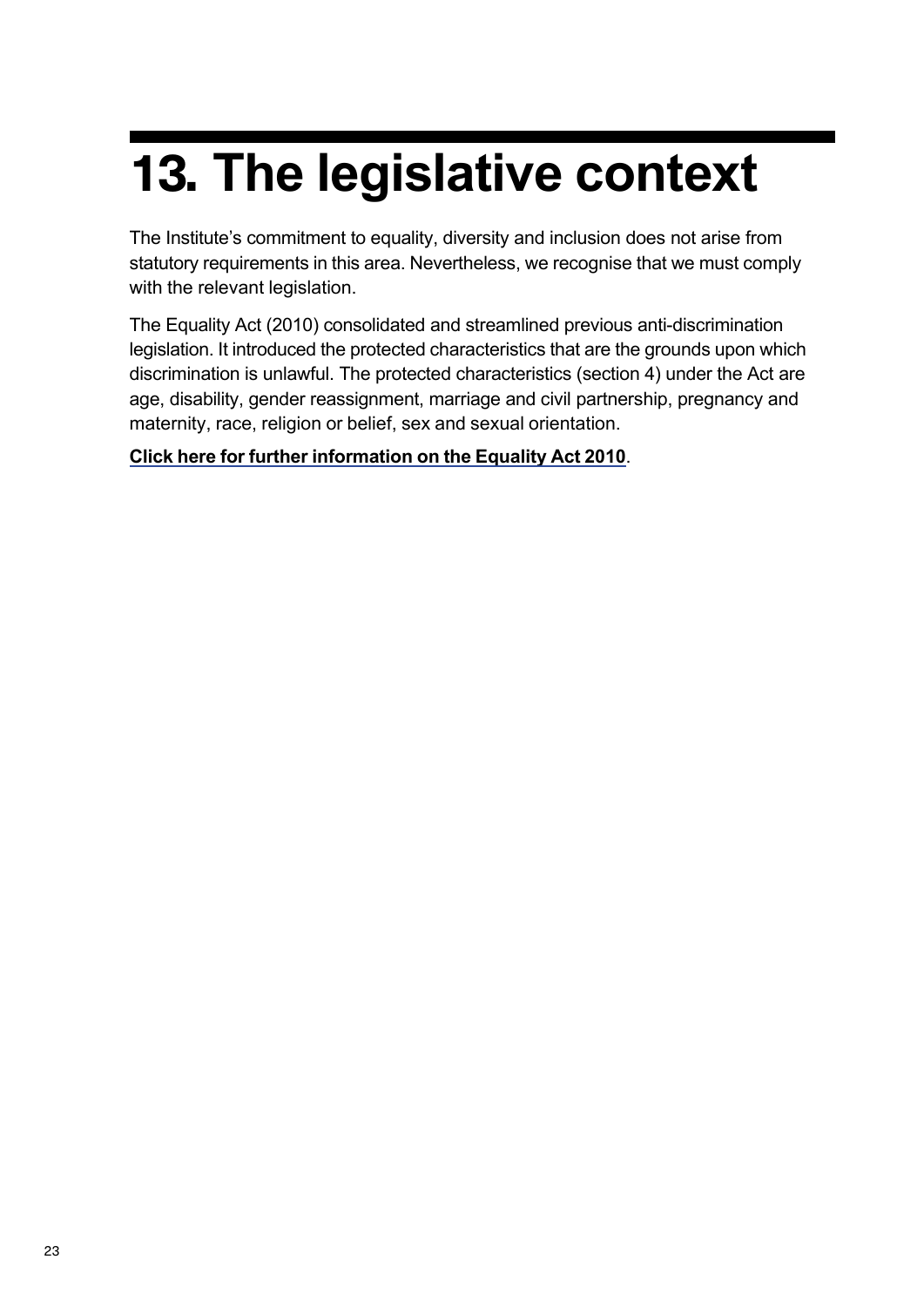# **14. Strategy consultationand review**

This strategy was developed by the Turing community working with an external EDI consultant. We thank all contributors to the consultation exercise for their valuable input and for their help ensuring that this document is a comprehensive statement on the Turing's commitment to EDI.

This strategy will be published and publicly available on the Institute's website and available in alternative formats on request from **[EDI@turing.ac.uk](mailto:EDI@turing.ac.uk)**. The strategy will be revisited in 2023, one year prior to the end of its term, unless a change in legislation necessitates an earlier review. The ownership of this strategy will sit with the EDI Strategic Lead, who will be responsible for ensuring that it is a 'live' and accessible document.

#### **Document Control**

| <b>Version</b> | Date of<br><b>Issue</b> | <b>Review</b><br><b>Date</b> | <b>Author</b>                          | Owner                                  | <b>Approved</b>                                 |
|----------------|-------------------------|------------------------------|----------------------------------------|----------------------------------------|-------------------------------------------------|
|                | September<br>2021       | September<br>2022            | <b>EDI</b><br><b>Strategic</b><br>Lead | <b>EDI</b><br><b>Strategic</b><br>Lead | <b>EDI Advisory</b><br>Group                    |
| 1.2            | December<br>2021        | September<br>2022            | EDI<br>Strategic<br>Lead               | EDI<br><b>Strategic</b><br>Lead        | Renumeration,<br>EDI and<br>People<br>Committee |

#### **Version Control**